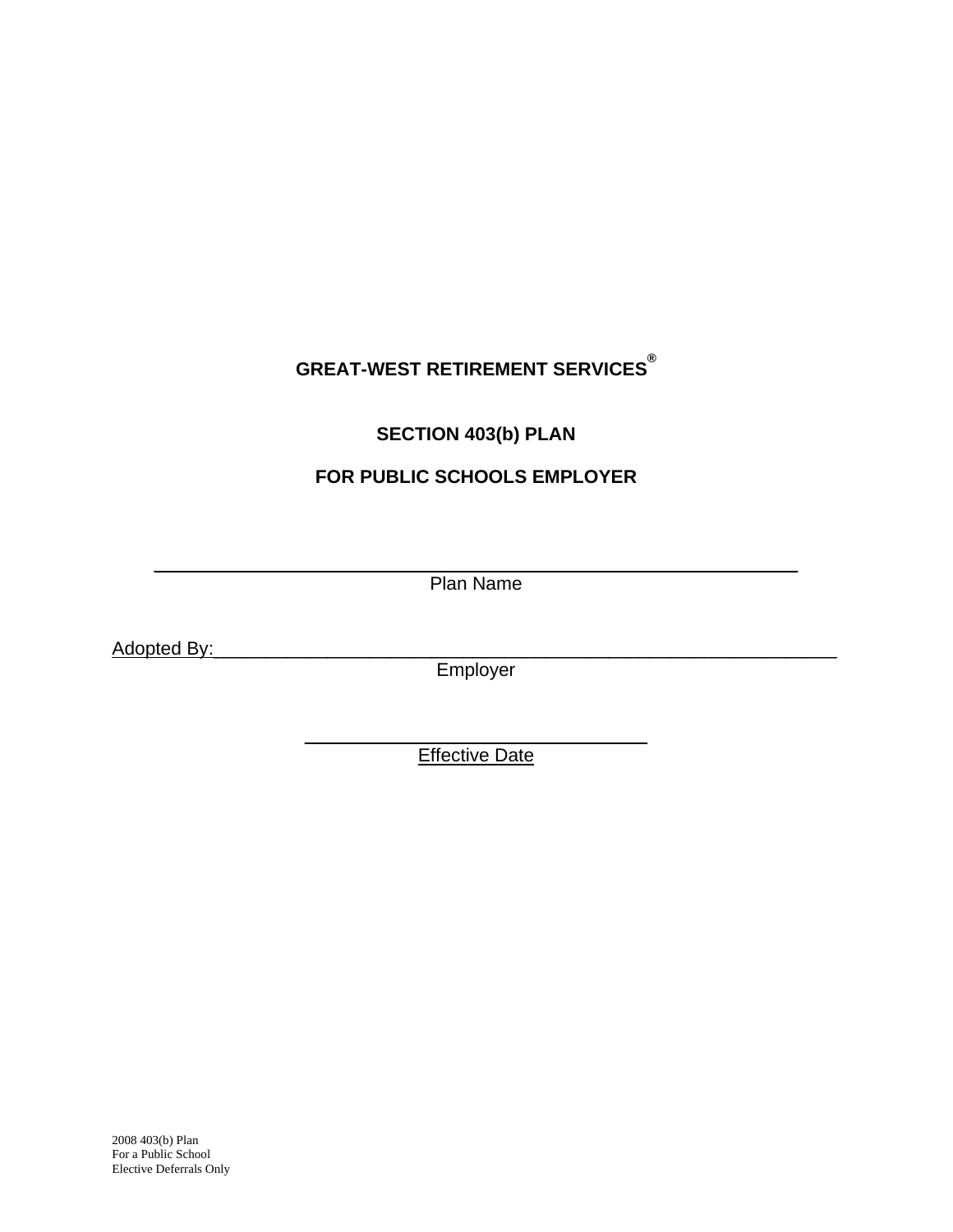#### **TABLE OF CONTENTS**

| <b>ADOPTION AGREEMENT</b>                       |  |
|-------------------------------------------------|--|
| APPENDIX I - LIST OF ALL VENDORS UNDER THE PLAN |  |
| 403(b) PLAN DOCUMENT                            |  |

The attached document may be used by public schools employers as a model in order to offer their employees the ability to make elective deferrals to a plan intended to satisfy Section 403(b) of the Internal Revenue Code of 1986, as amended. This document was prepared for your convenience, and incorporates many of the applicable provisions set forth in the Section 403(b) Model Plan Language for a Public School issued by the Internal Revenue Service in the Revenue Procedure 2007-71. You should review this document to assure that it meets your and your employees' particular needs. Do not modify the Plan document. This sample plan document is not intended to provide you with legal advice, nor should it be implemented without regard to your particular needs or any applicable state laws. Neither Great-West, nor any of its affiliated companies, assumes any liability to any person or entity with respect to the adequacy of this document for any purpose, or with respect to any tax or legal ramifications arising from its use. Great-West is not a party to any plan which you may adopt and Great-West has no responsibility, accountability, or liability to you, any employer, any participant or any beneficiary with regard to the operation or adequacy of this Plan. You should consult with your legal counsel prior to adopting any plan.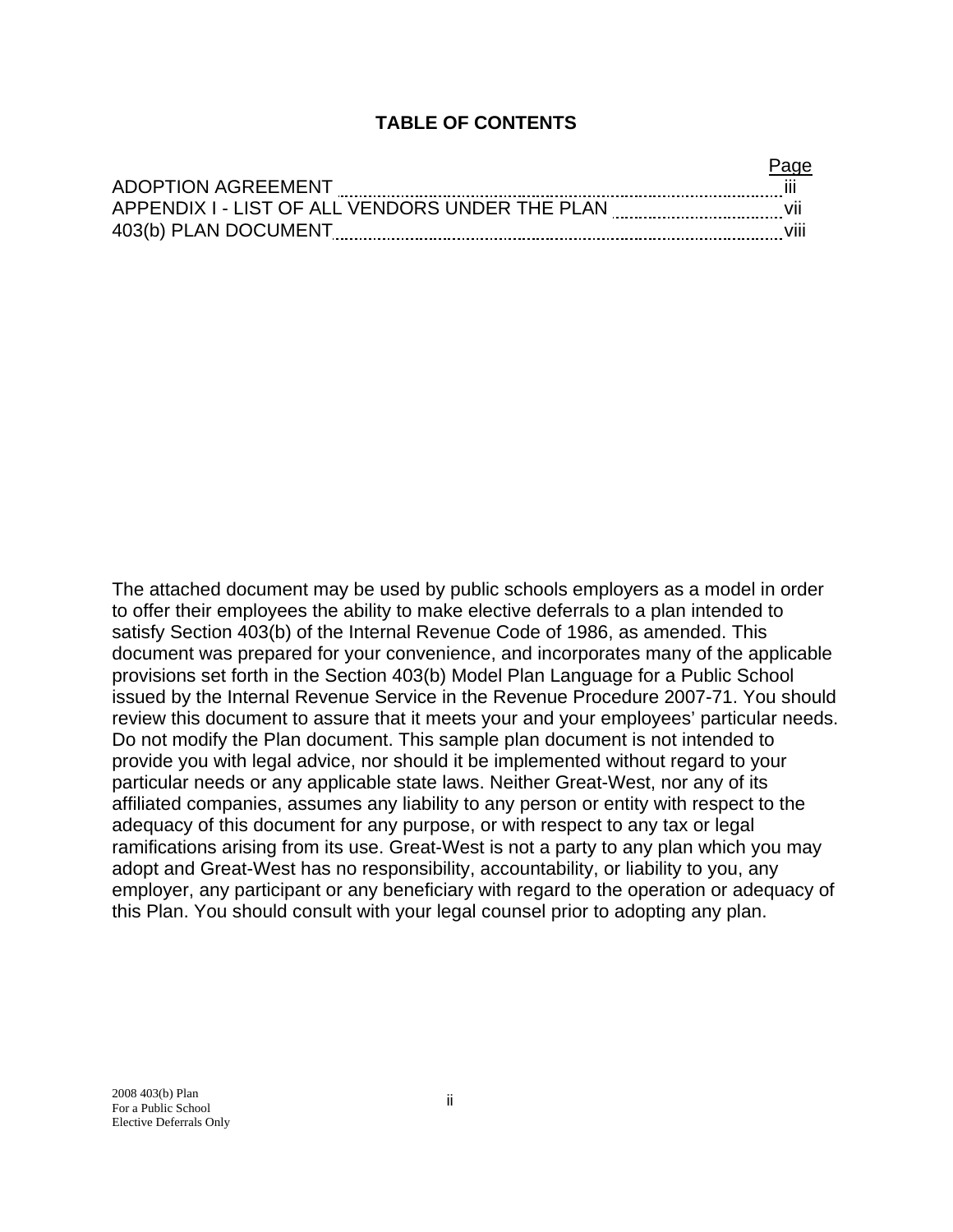#### **ADOPTION AGREEMENT FORMING PART OF 403(b) PLAN FOR A PUBLIC SCHOOL**

The Employer named below hereby establishes (or, as applicable, amends or restates) a 403(b) Plan for Eligible Employees as provided in this Adoption Agreement and 403(b) Plan Document.

\_\_\_\_\_\_\_\_\_\_\_\_\_\_\_\_\_\_\_\_\_\_\_\_\_\_\_\_\_\_\_\_\_\_\_\_\_\_\_\_\_\_\_\_\_\_\_\_\_\_\_\_\_\_\_\_\_\_\_\_\_\_\_\_\_\_\_\_\_\_

## **A. EMPLOYER**

#### 1. **EMPLOYER'S NAME AND ADDRESS**:

|        | <b>ADMINISTRATOR</b> The Plan shall be administered by: (Check one.)                                             |
|--------|------------------------------------------------------------------------------------------------------------------|
| $\Box$ | the Employer                                                                                                     |
|        | person(s) or entity(ies) as set forth below to act in this capacity:                                             |
|        | a designated administrator. The Employer has appointed the following<br><b>Administrative Services:</b><br>Name: |
|        |                                                                                                                  |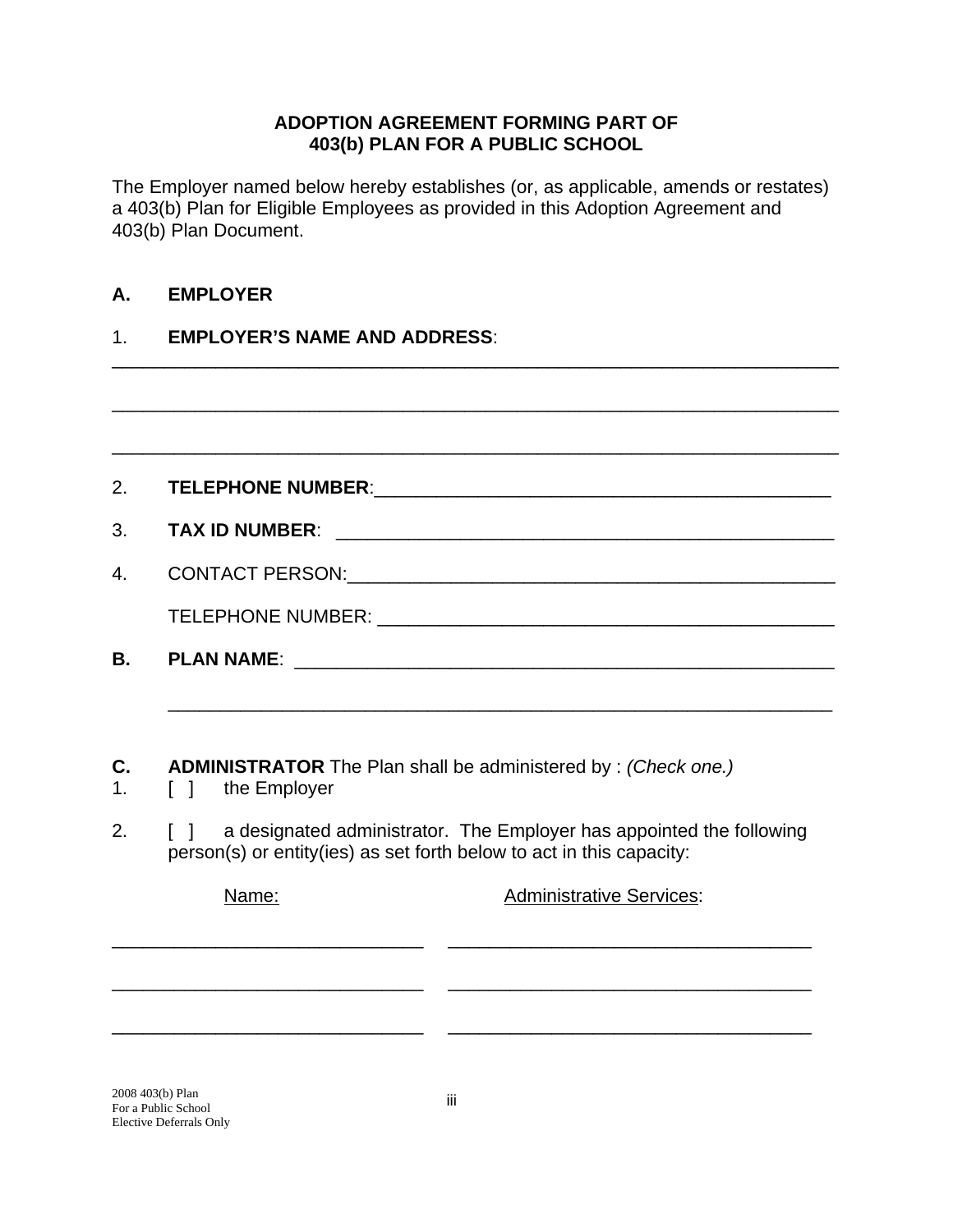## **D. EFFECTIVE DATE.** *(Check box 1 OR box 2 and fill in the blank(s).)*

- 1. [ ] This is a new Plan having an effective date of
- 2. **[ ] This is an amended and restated Plan.**

 The effective date of the original Plan was \_\_\_\_\_\_\_\_\_\_\_\_\_\_\_\_\_\_\_\_\_\_\_\_. Except as otherwise noted in this Adoption Agreement, the effective date of the amended and restated Plan is example and restated Plan is the set of the set of the set of the set of the set o

**E. ELIGIBILITY.** Each Employee shall be eligible to participate in the Plan and elect to have Elective Deferrals made on his or her behalf hereunder immediately upon becoming employed by the Employer, except as otherwise selected below. An Employee shall not be eligible to participate in the plan if:

- 1. [ ] an Employee is a student-teacher (i.e., a person providing service as a teacher's aid on a temporary basis while attending a school, college, or university)
- 2. [ ] an Employee is normally works fewer than 20 hours per week. An Employee normally works fewer that 20 hours per week if, for the 12-month period beginning on the date the employee's employment commenced, the Employer reasonably expects the Employee to work fewer than 1,000 hours of service (as defined under section 410(a)(3)(C) of the Code) and, for each plan year ending after the close of that 12-month period, the Employee has worked fewer than 1,000 hours of service.

## **F. ANNUAL MINIMUM ELECTIVE DEFERRAL AMOUNT** *(Check one.):*

- 1. [ ] The Plan does not require any annual minimum elective deferral amount.
- 2. [ ] Annual minimum elective deferral amount shall be initially set at \$\_\_\_\_\_\_\_\_\_ (no higher than \$200) and may be changed by the Administrator from time to time as provided under Section 2.2.

## **G. SPECIAL 403(B) CATCH UP** *(Check one.)*

1. [ ] Special Section 403(b) Catch-up for Employees with 15 Years of Service described in Section 3.2 SHALL be allowed.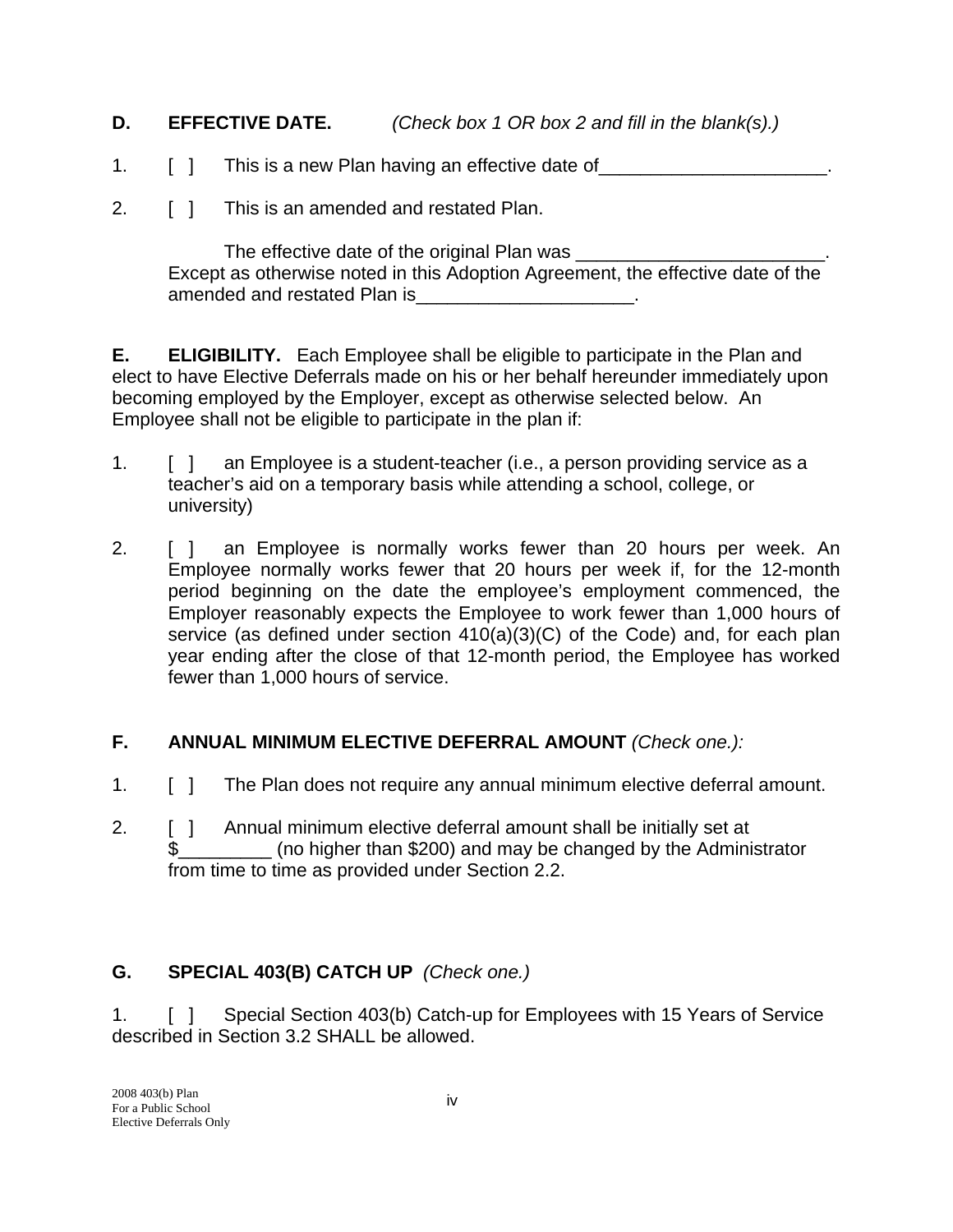2. [ ] Special Section 403(b) Catch-up for Employees with 15 Years of Service described in Section 3.2 SHALL NOT be allowed.

## **H. LOANS** *(Check one.)*

- 1. [ ] Loans described in Section 4 SHALL be allowed, subject to availability and any additional conditions that may apply under a Participant's Individual Agreement.
- 2. **[ ] Loans described in Section 4 SHALL NOT be allowed**

## **I. HARDSHIP WITHDRAWALS** *(Check one.)*

- 1. [ ] Hardship distributions described in Section 5.5 SHALL be allowed, subject to availability and any additional conditions that may apply under a Participant's Individual Agreement
- 2. [ ] Hardship distributions described in Section 5.5 SHALL NOT be allowed..

## **J. PERMISSIVE SERVICE CREDIT** *(Check one.)*

- 1. [ ] Permissive Service Credit Transfers described in Section 6.5 SHALL be allowed.
- 2. [ ] Permissive Service Credit Transfers described in Section 6.5 SHALL NOT be allowed.

## **K. EXCHANGES WITHIN THE PLAN** *(Check one.)*

- 1. [ ] Exchanges within the Plan as described in Section 6.4 SHALL be allowed and shall occur only between Vendors listed in the Appendix I.
- 2. [ ] Exchanges within the Plan as described in Section 6.4 SHALL NOT be allowed.

The Employer has adopted the 403(b) Plan Document for a Public Schools Employer by executing this Adoption Agreement forming a part of the 403(b) Plan document for a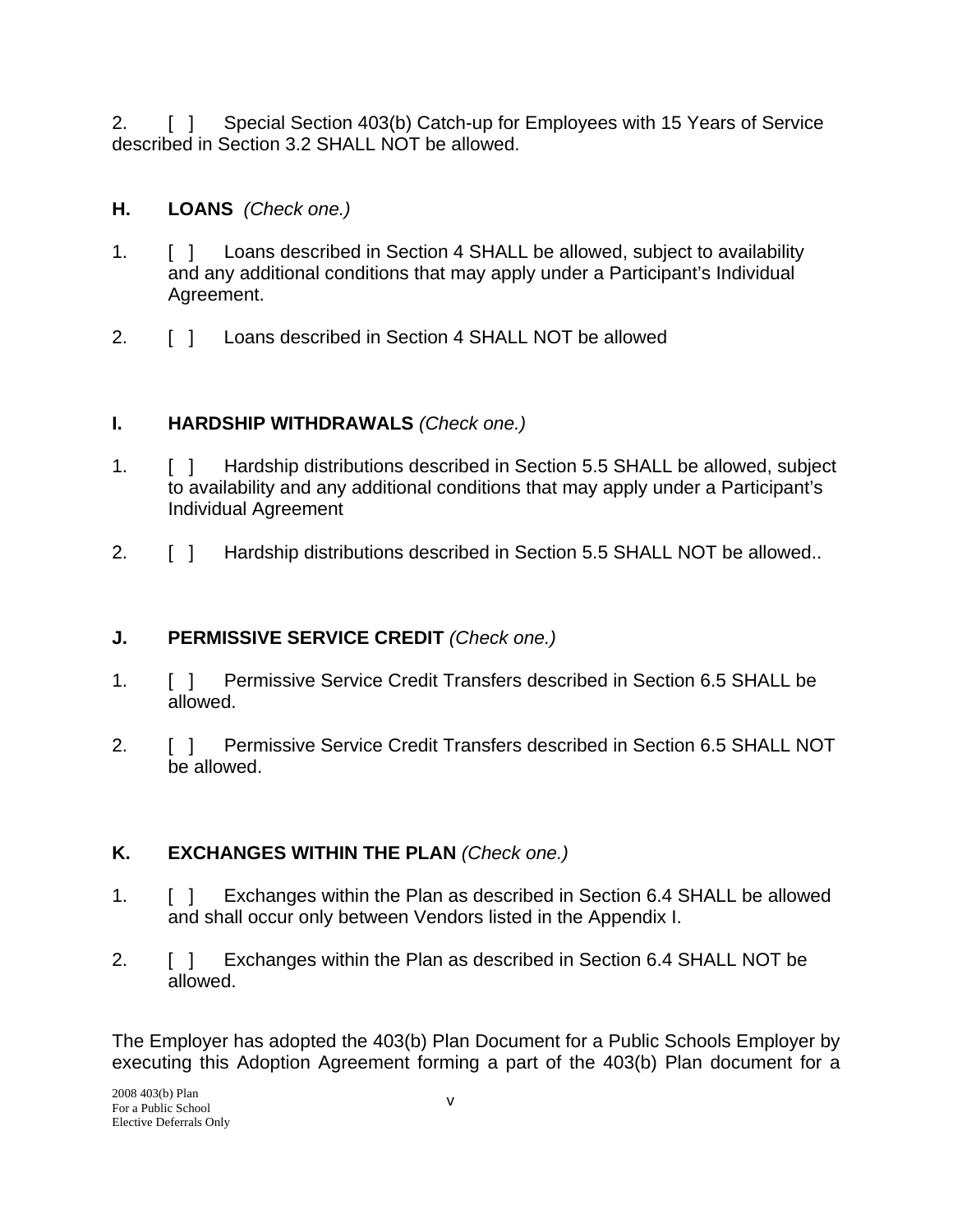Public Schools Employer. This Adoption Agreement, Plan Document and any underlying Annuity Contracts and Custodial Accounts provided by the Vendors authorized by the Employer, as well as necessary forms and administrative policies and procedures incorporated by the Employer, an Administrator or any Funding Vehicle shall constitute the entire Plan.

IN WITNESS WHEREOF, the Employer has caused this Plan to be executed this \_\_\_\_\_\_\_\_\_\_\_day of \_\_\_\_\_\_\_\_\_\_\_\_\_, \_\_\_\_\_\_\_\_\_\_\_\_\_\_\_\_\_.

#### **EMPLOYER'S AUTHORIZED SIGNORS**:

| By:    | Bv:    |
|--------|--------|
| Title: | Title: |
| Date:  | Date:  |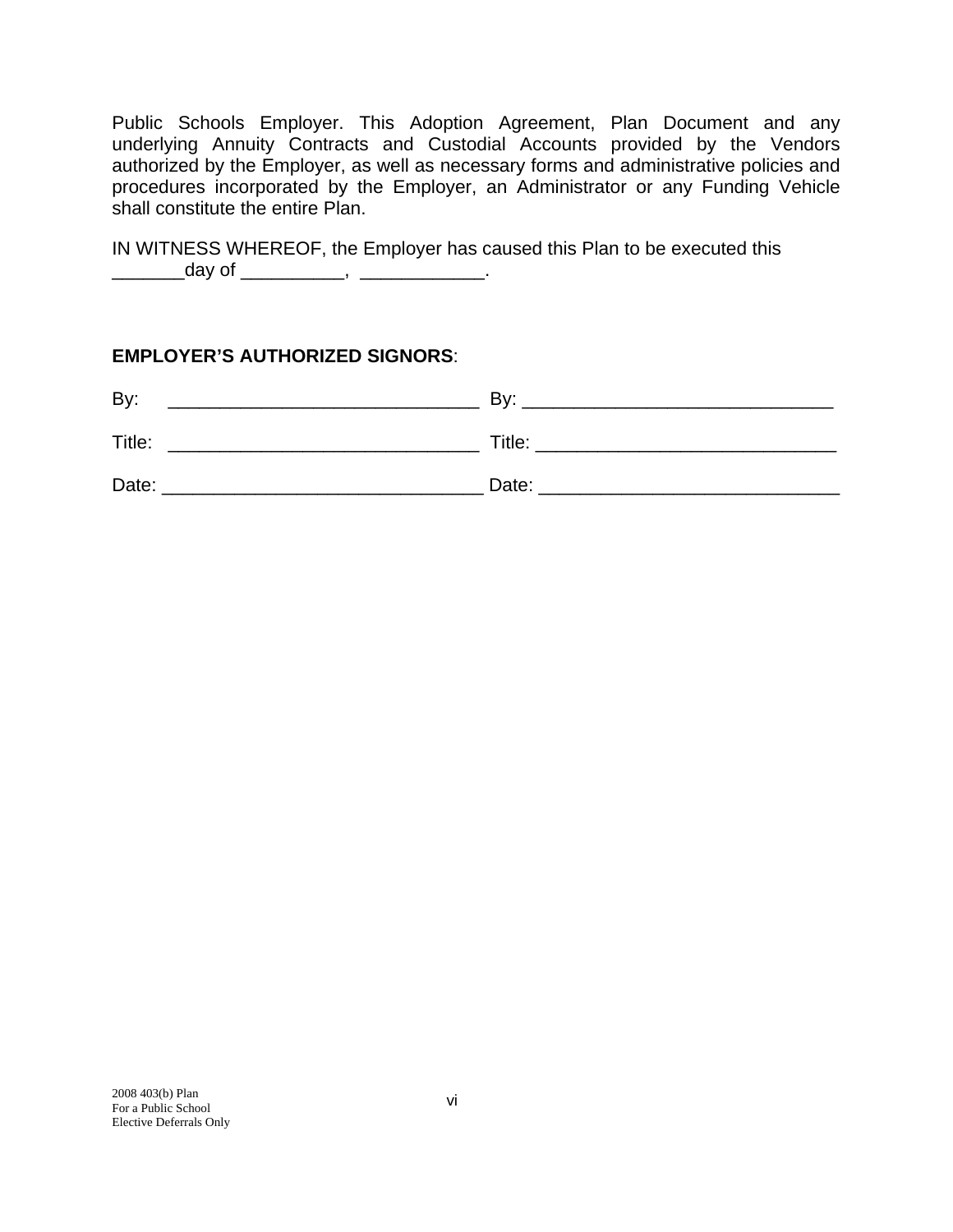#### **APPENDIX I LIST OF ALL VENDORS UNDER THE PLAN**

## **PLAN NAME:**\_\_\_\_\_\_\_\_\_\_\_\_\_\_\_\_\_\_\_\_\_\_\_\_\_\_\_\_\_\_\_\_\_\_\_\_\_\_\_\_\_\_\_\_\_\_\_\_\_\_\_\_\_\_\_\_\_\_\_\_\_\_\_

Only list Vendors in this Appendix who have entered into an agreement with the Plan and agreed to share information necessary to facilitate compliance with the Plan and all applicable laws and regulations.

#### **SECTION A. VENDORS AUTHORIZED TO RECEIVE ONGOING CONTRIBUTIONS AND EXCHANGES UNDER THE PLAN**:

| 2. |  |
|----|--|
| 3. |  |
| 4. |  |

## **SECTION B. VENDORS AUTHORIZED ONLY TO RECEIVE EXCHANGES UNDER THE PLAN:**

| $3.$ $\overline{\phantom{a}}$                  |  |
|------------------------------------------------|--|
| $\mathcal{A}$ .                                |  |
|                                                |  |
| $6.$ $\overline{\phantom{a}}$                  |  |
|                                                |  |
| <b>EMPLOYER'S AUTHORIZED SIGNORS:</b>          |  |
|                                                |  |
|                                                |  |
|                                                |  |
| 2008 403(b) Plan<br>vii<br>For a Public School |  |

Elective Deferrals Only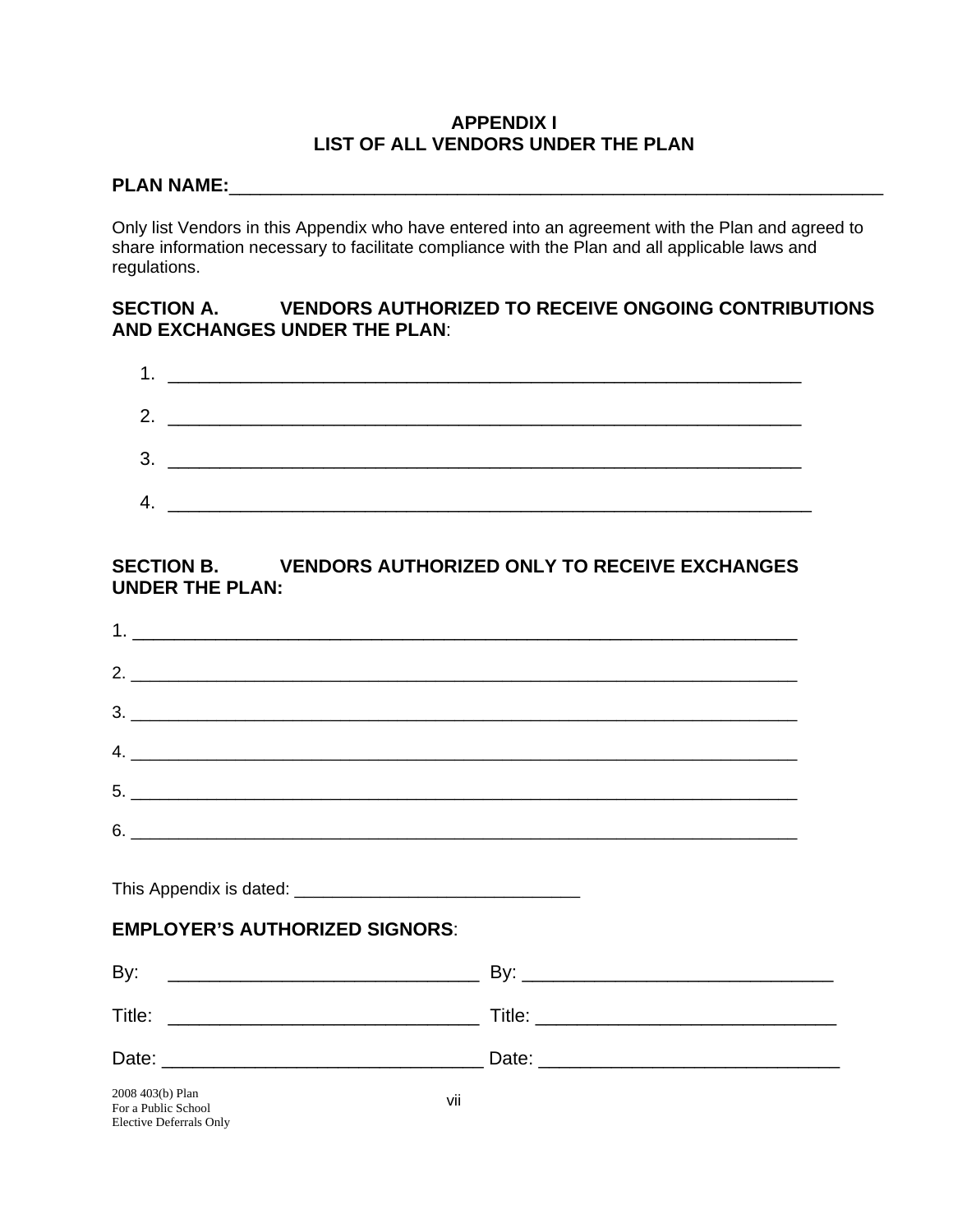# 403(B) PLAN DOCUMENT **TABLE OF CONTENTS**

# **SECTION 1**

| <b>DEFINITIONS</b> |  |
|--------------------|--|
| 1.1                |  |
| 1.2                |  |
| 1.3                |  |
| 14                 |  |
| 1.5                |  |
| 1.6                |  |
| 1.7                |  |
| 1.8                |  |
| 1.9                |  |
| 1.10               |  |
| 1 1 1              |  |
| 1.12               |  |
| 1.13               |  |
| 1.14               |  |
| 1.15               |  |
| 1.16               |  |
| 1 17               |  |
| 1.18               |  |
| 1.19               |  |
| 1.20               |  |
| 1.21               |  |
| 1.22               |  |

#### **SECTION 2**

| Leave of Absence measurements are the contract of Absence measurements and the contract of Absence measurement |  |
|----------------------------------------------------------------------------------------------------------------|--|
|                                                                                                                |  |

#### **SECTION 3**

#### LIMITATIONS ON AMOUNTS DEFERRED 5

| 3.1 |                                                                                     |  |
|-----|-------------------------------------------------------------------------------------|--|
| 3.2 | Special Section 403(b) Catch-up Limitation for Employees With 15 Years of Service 5 |  |
| 3.3 |                                                                                     |  |
| 3.4 |                                                                                     |  |
| 3.5 |                                                                                     |  |
| 3.6 |                                                                                     |  |
| 3.7 |                                                                                     |  |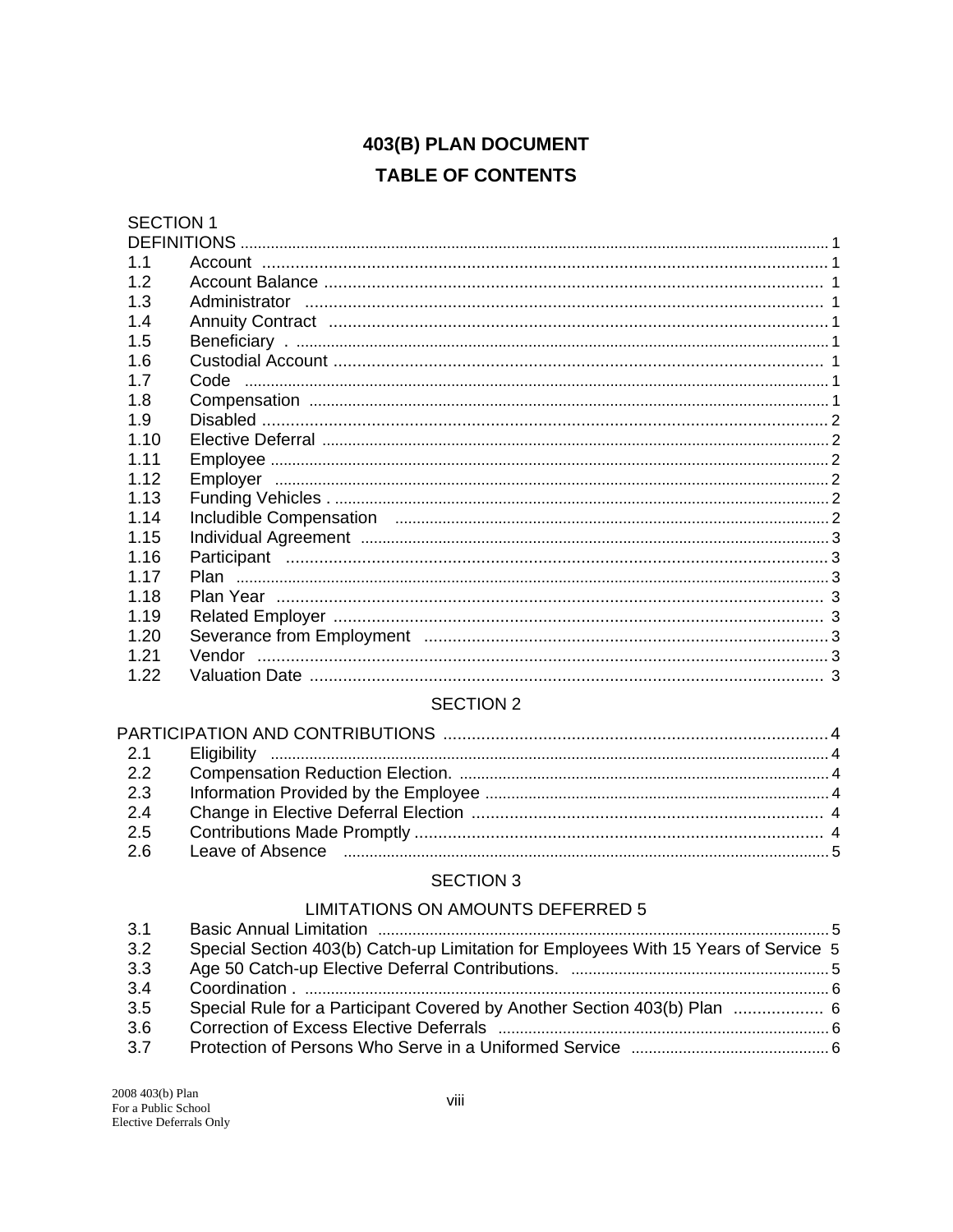#### **SECTION 5**

| 5.1 | Benefit Distributions at Severance from Employment or Other Distribution Event  8 |  |
|-----|-----------------------------------------------------------------------------------|--|
| 5.2 |                                                                                   |  |
| 5.3 |                                                                                   |  |
| 5.4 |                                                                                   |  |
| 5.5 |                                                                                   |  |
| 5.6 |                                                                                   |  |
| 5.7 |                                                                                   |  |
|     |                                                                                   |  |

## **SECTION 6**

| 6.1 |  |
|-----|--|
| 6.2 |  |
| 6.3 |  |
| 6.4 |  |
| 6.5 |  |

## SECTION 7

#### **SECTION 8**

#### **SECTION 9**

| 9.2 |  |
|-----|--|
| 9.3 |  |
| 9.4 |  |
| 9.5 |  |
| 9.6 |  |
| 9.7 |  |
| 9.8 |  |
| 9.9 |  |
|     |  |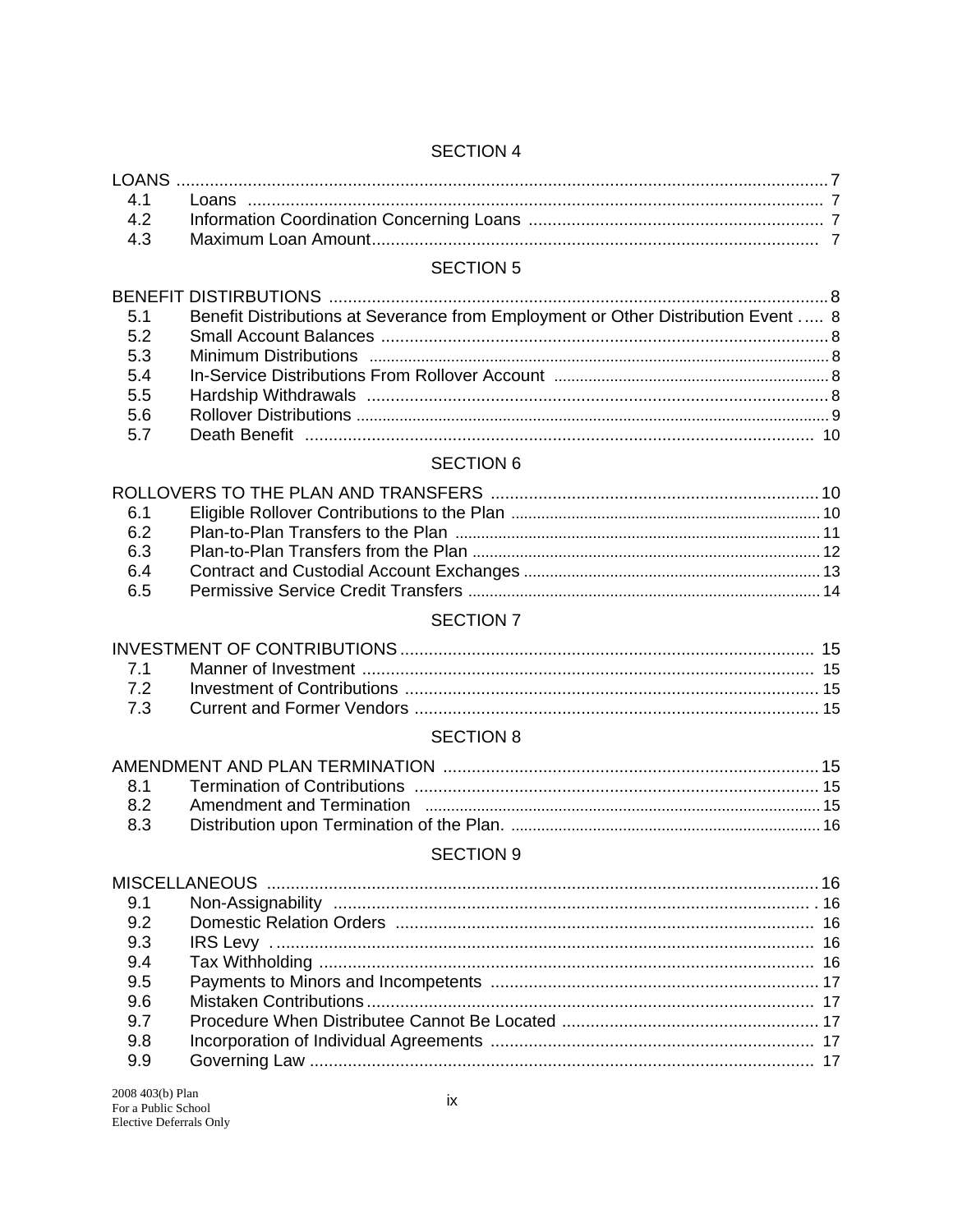| 9.11 |  |
|------|--|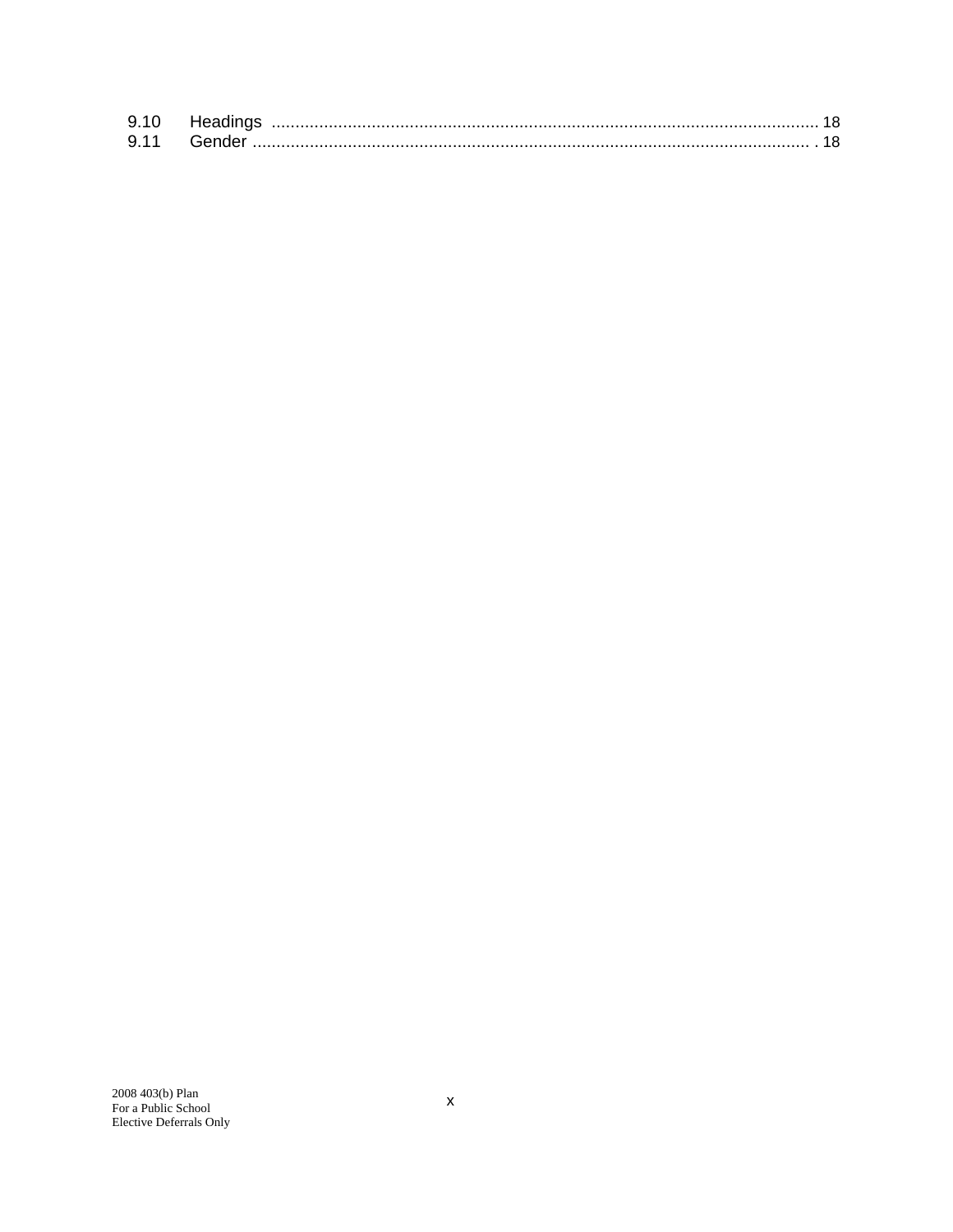#### **DEFINITIONS**

- **1.1** *Account* The account or accumulation maintained for the benefit of any Participant or Beneficiary under an Annuity Contract or a Custodial Account.
- **1.2** *Account Balance* The bookkeeping account maintained for each Participant which reflects the aggregate amount credited to the Participant's account under all Accounts, including the Participant's Elective Deferrals, Participant's Roth Elective Deferrals, Employer Contributions, the earnings or loss of each Annuity Contract or a Custodial Account (net of expenses) allocable to the Participant, any transfers for the Participant's benefit, and any distribution made to the Participant or the Participant's Beneficiary. The Account Balance includes any account established under Section 6 for rollover contributions and plan-to-plan transfers made for a Participant, the account established for a Beneficiary after a Participant's death, and any account or accounts established for an alternate payee (as defined in section 414(p)(8) of the Code).
- **1.3** *Administrator* The Employer unless another person(s) or entity has been designated by the Employer to administer the Plan in the Adoption Agreement.
- **1.4** *Annuity Contract* A nontransferable contract as defined in section 403(b)(1) of the Code, established for each Participant by the Employer, or by each Participant individually, that is issued by an insurance company qualified to issue annuities in the State in which the Employer is located as indicated in the Adoption Agreement and that includes payment in the form of an annuity.
- **1.5** *Beneficiary* The designated person who is entitled to receive benefits under the Plan after the death of a Participant, subject to such additional rules as may be set forth in the Individual Agreements.
- **1.6** *Custodial Account* The group or individual custodial account or accounts, as defined in section 403(b)(7) of the Code, established for each Participant by the Employer, or by each Participant individually, to hold assets of the Plan.
- **1.7** *Code* The Internal Revenue Code of 1986, as now in effect or as hereafter amended. All citations to sections of the Code are to such sections as they may from time to time be amended or renumbered.
- **1.8** *Compensation* All cash compensation for services to the Employer, including salary, wages, fees, commissions, bonuses, and overtime pay, that is includible in the Employee's gross income for the calendar year, plus amounts that would be cash compensation for services to the Employer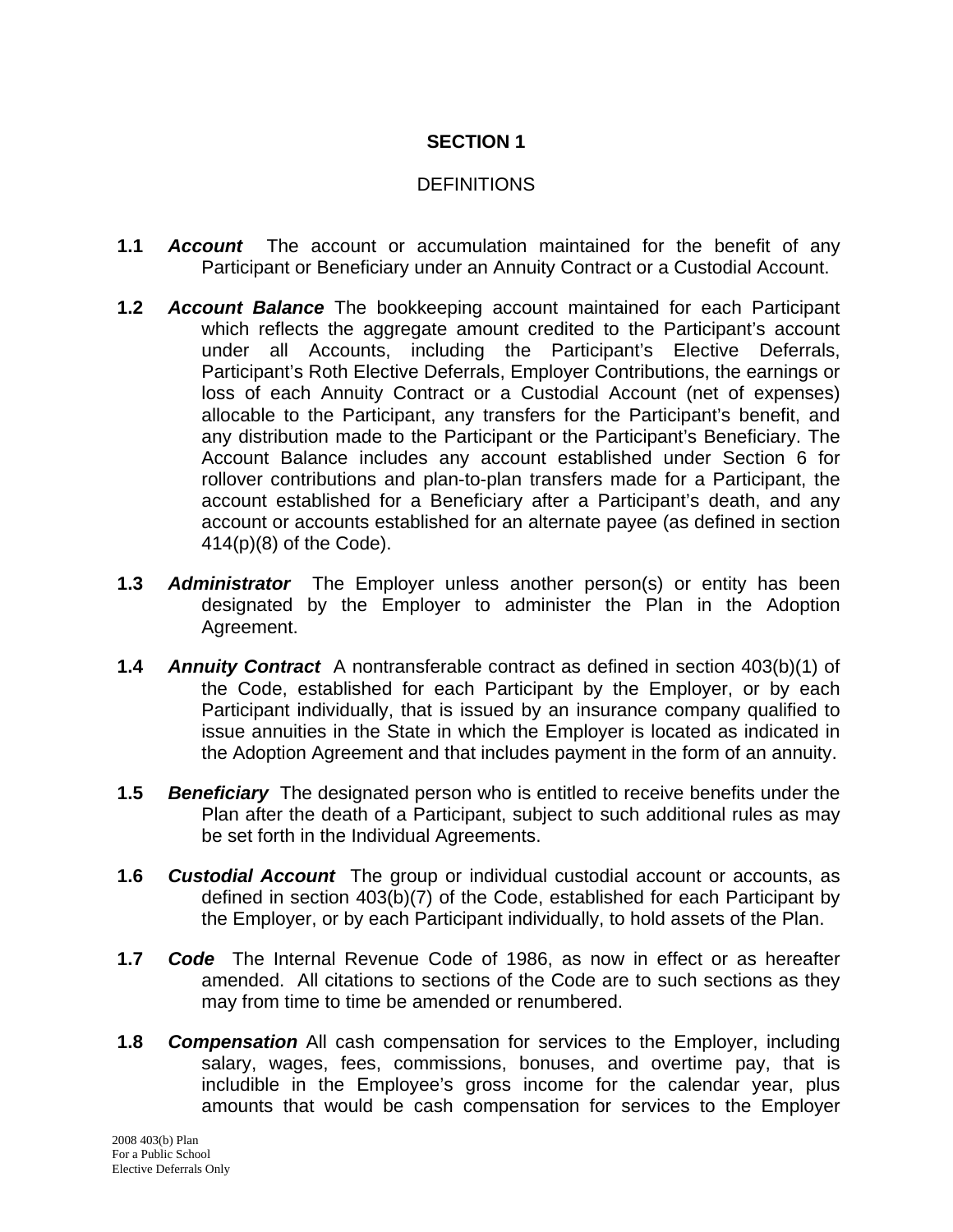includible in the Employee's gross income for the calendar year but for a compensation reduction election under section 125, 132(f), 401(k), 403(b), or 457(b) of the Code (including an election under Section 2 made to reduce compensation in order to have Elective Deferrals under the Plan). For the Plans Years after December 31, 2008, to the extent permitted by the applicable Code provisions and Treasury Regulations, Compensation shall include payments made by the Employer to a Participant who does not currently perform services for the Employer by reason of qualified military service (as defined in section 414(u)(5) of the Code) but only to the extent the payments do not exceed the amount the Participant would have received if the Participant had continued to perform services for the Employer rather than entering qualified military service.

- **1.9** *Disabled* The definition of disability provided in section 72(m) of the Code.
- **1.10** *Elective Deferral* The Employer contributions made to the Plan at the election of the Participant in lieu of receiving cash compensation. Elective Deferrals are limited to pre-tax salary reduction contributions.
- **1.11** *Employee* Each individual, whether appointed or elected, who is a common law employee of the Employer performing services for a public school as an employee of the Employer. This definition is not applicable unless the employee's compensation for performing services for a public school is paid by the Employer. Further, a person occupying an elective or appointive public office is not an employee performing services for a public school unless such office is one to which an individual is elected or appointed only if the individual has received training, or is experienced, in the field of education. A public office includes any elective or appointive office of a State or local government.
- **1.12** *Employer* The public school named in the Adoption Agreement which shall adopt this Plan.
- **1.13** *Funding Vehicles* The Annuity Contracts or Custodial Accounts issued for funding amounts held under the Plan and specifically approved by Employer for use under the Plan.
- **1.14** *Includible Compensation* An Employee's actual wages in box 1 of Form W-2 for a year for services to the Employer, but subject to a maximum of \$200,000 (or such higher maximum as may apply under section 401(a)(17) of the Code) and increased (up to the dollar maximum) by any compensation reduction election under section 125, 132(f), 401(k), 403(b), or 457(b) of the Code (including any Elective Deferral under the Plan). The amount of Includible Compensation is determined without regard to any community property laws.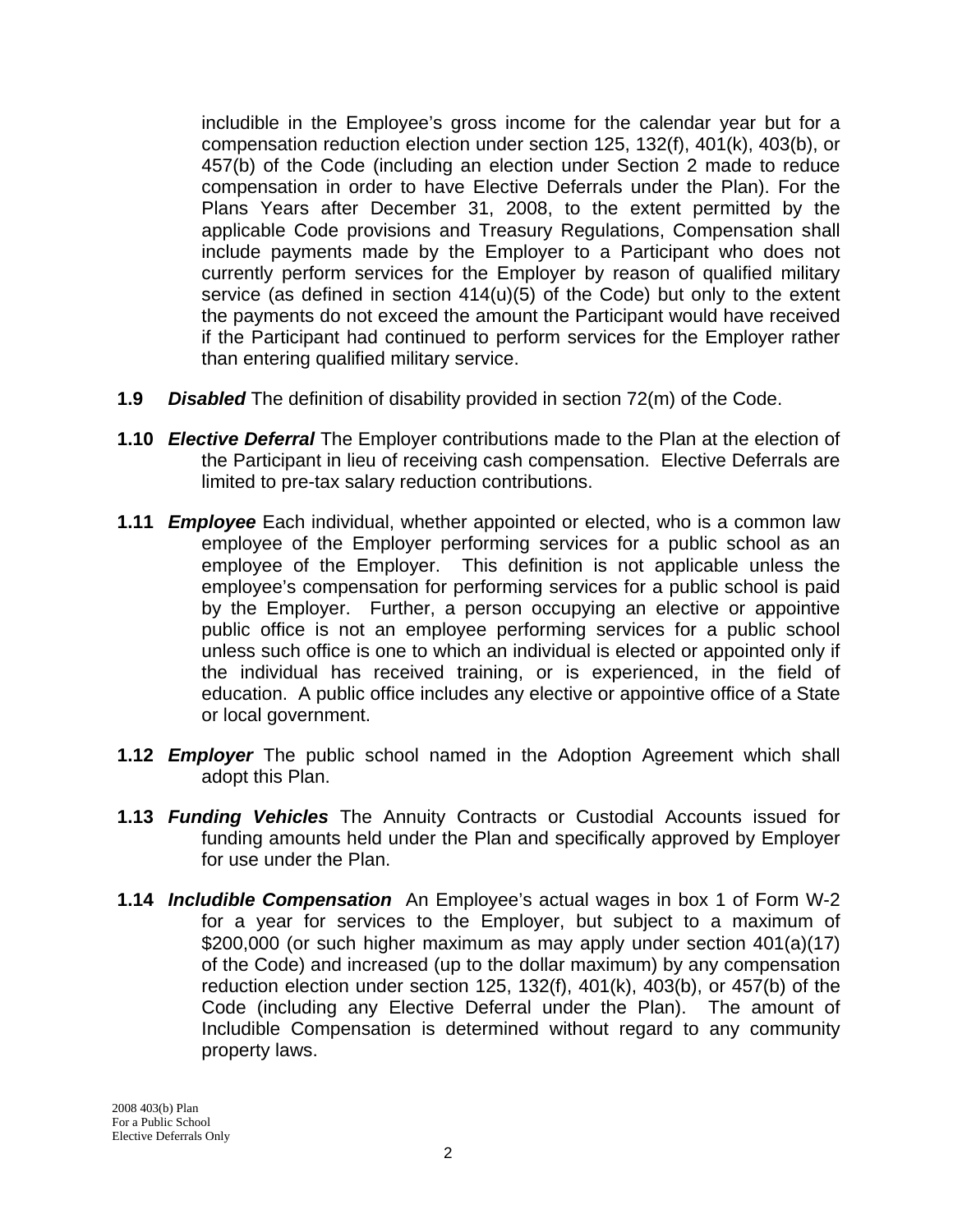- **1.15** *Individual Agreement* The agreements between a Vendor and the Employer or a Participant that constitutes or governs a Custodial Account or an Annuity Contract with respect to that Participant's Account.
- **1.16** *Participant* An individual for whom Elective Deferrals are currently being made, or for whom Elective Deferrals have previously been made, under the Plan and who has not received a distribution of his or her entire benefit under the Plan.
- **1.17** *Plan* The Plan established by the Employer and named in the Adoption Agreement.
- **1.18** *Plan Year* The calendar year.
- **1.19** *Related Employer* The Employer and any other entity which is under common control with the Employer under section 414(b) or (c) of the Code. For this purpose, the Employer shall determine which entities are Related Employers based on a reasonable, good faith standard and taking into account the special rules applicable under Notice 89-23, 198901 C.B. 654.
- **1.20** *Severance from Employment* For purpose of the Plan, Severance from Employment means Severance from Employment with the Employer and any Related Employer. However, a Severance from Employment also occurs on any date on which an Employee ceases to be an employee of a public school, even though the Employee may continue to be employed by a Related Employer that is another unit of the State or local government that is not a public school or in a capacity that is not employment with a public school (e.g., ceasing to be an employee performing services for a public school but continuing to work for the same State of local governmental employer.) An Employee whose employment is interrupted by qualified military service under Code § 414(u) shall be deemed severed from employment until such time as he or she is reemployed following the term of duty. Effective for Plan Years after December 31, 2008, if a Participant called to qualified military service receives a distribution from the Plan due to severance, the Participant's deferrals to the Plan shall be suspended for sixmonths following the date of the distribution.
- **1.21** *Vendor* The provider of an Annuity Contract or Custodial Account.
- **1.22** *Valuation Date* Each business day or such Valuation Date as may be designated by the Individual Agreements, if different.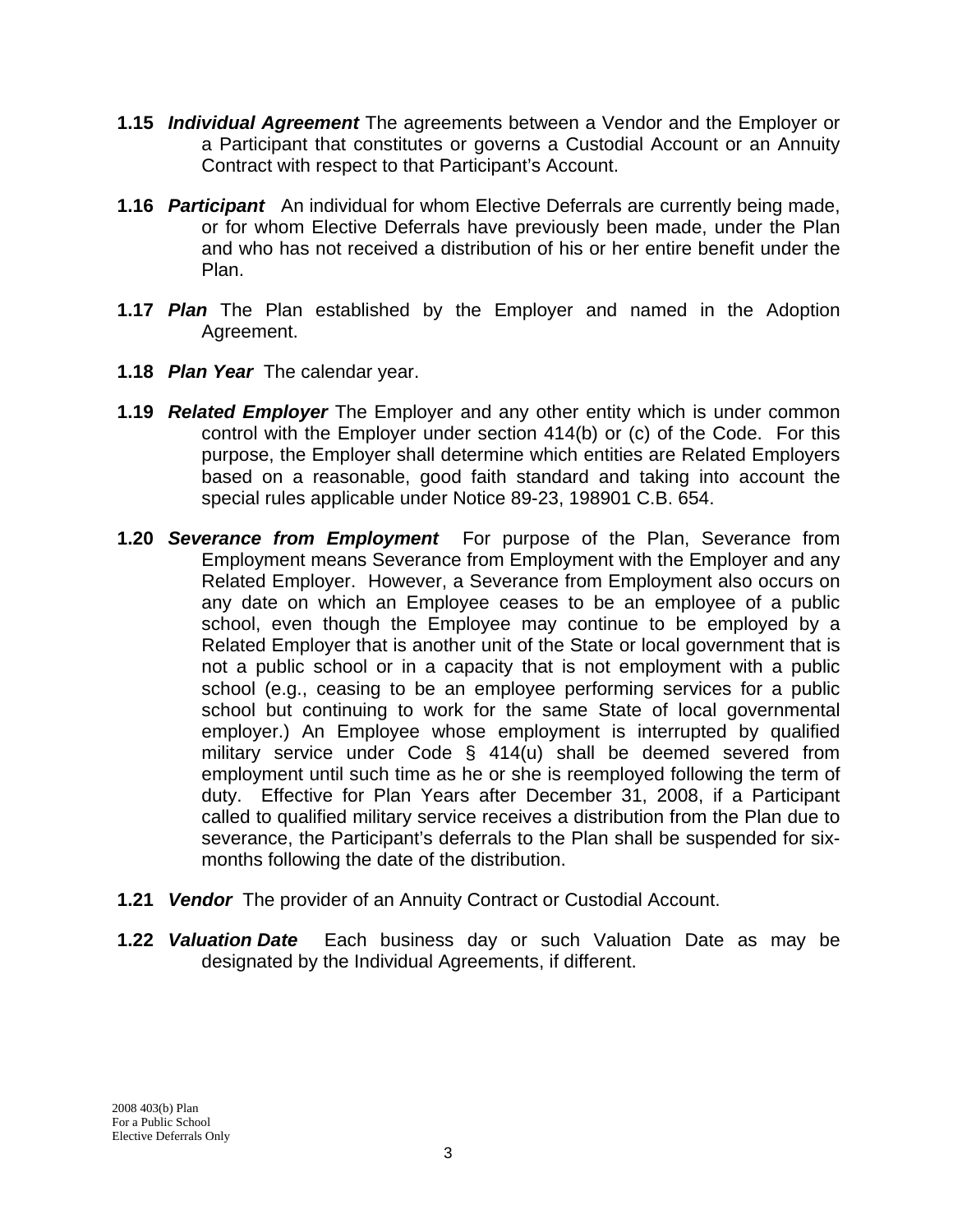#### **PARTICIPATION AND CONTRIBUTIONS**

- **2.1** *Eligibility* Eligibility shall have the meaning elected by the Employer and set forth in the Adoption Agreement accompanying this Plan Document.
- **2.2** *Compensation Reduction Election. General Rule*. An Employee elects to become a Participant by executing an election to reduce his or her Compensation (and have that amount contributed as an Elective Deferral on his or her behalf) and filing it with the Administrator. This Compensation reduction election shall be made on the agreement provided by the Administrator under which the Employee agrees to be bound by all the terms and conditions of the Plan. If elected by the Employer in the Adoption Agreement, the Administrator may establish an annual minimum deferral amount no higher than \$200, and may change such minimum to a lower amount from time to time. The participation election shall also include designation of the Funding Vehicles and Accounts therein to which Elective deferrals are to be made and a designation of Beneficiary. Any such election shall remain in effect until a new election is filed. Only an individual who performs services for the Employer as an Employee may reduce his or her Compensation under the Plan. Each Employee will become a Participant in accordance with the terms and conditions of the Individual Agreements. All Elective Deferrals shall be made on a pre-tax basis. An Employee shall become a Participant as soon as administratively practicable following the date applicable under the Employee's election.
- **2.3** *Information Provided by the Employee* Each Employee enrolling in the Plan should provide to the Administrator at the time of initial enrollment, and later if there are any changes, any information necessary or advisable for the Administrator to administer the Plan, including any information required under the Individual Agreements.
- **2.4** *Change in Elective Deferral Election* Subject to the provisions of the applicable Individual Agreements, an Employee may at any time revise his or her participation election, including a change of the amount of his or her Elective Deferrals, his or her investment direction, and his or her designated Beneficiary. A change in the investment direction shall take effect as of the date provided by the Administrator on a uniform basis for all Employees. A change in the Beneficiary designation shall take effect when the election is accepted by the Vendor.
- **2.5** *Contributions Made Promptly* Elective Deferrals under the Plan shall be transferred to the applicable Funding Vehicle within 15 business days following the end of the month in which the amount would otherwise have been paid to the Participant.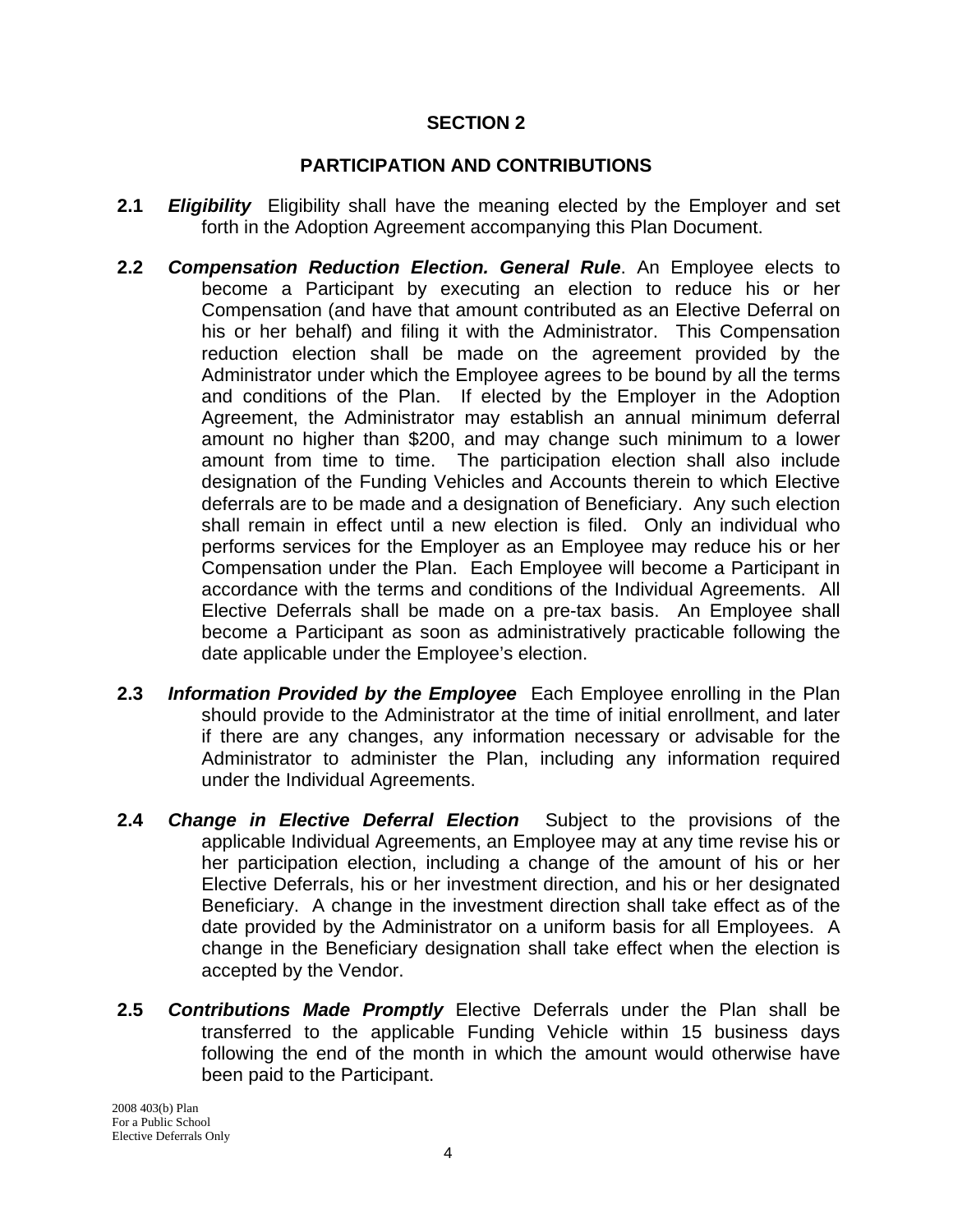**2.6** *Leave of Absence* Unless an election is otherwise revised, if an Employee is absent from work by leave of absence, Election Deferrals under the Plan shall continue to the extent that Compensation continues

## **SECTION 3**

#### **LIMITATIONS ON AMOUNTS DEFERRED**

- **3.1** *Basic Annual Limitation* Except as provided in Section 3.2 and 3.3, the maximum amount of the Elective Deferrals under the Plan for any calendar year shall not exceed the lesser of (a) the applicable dollar amount or (b) the Participant's Includible Compensation for the calendar year. The applicable dollar amount is the amount established under section  $402(q)(1)(B)$  of the Code, which is \$15,500 for 2008, and is adjusted for cost-of-living thereafter to the extent provided under section 415(d) of the Code.
- **3.2** *Special Section 403(b) Catch-up Limitation for Employees With 15 Years of*  **Service** If elected in the Adoption Agreement by the Employer who is a qualified organization (within the meaning of §1.403(b)-4(c)(3)(ii) of the Income Tax Regulations), the applicable dollar amount under Section 3.1(a) for any "qualified employee" is increased by the least of:

(a) \$3,000;

(b) The excess of:

- (i) \$15,000, over
- (ii) The total special 403(b) catch-up elective deferrals made for the qualified Employee by the qualified organization for prior years; or
- (c) The excess of:
	- (i) \$5,000 multiplied by the number of years of service of the Employee with the qualified organization, over
	- (ii) The total Elective Deferrals made for the Employee by the qualified organization for prior years.

For purposes of this Section 3.2, a "qualified Employee" means an Employee who has completed at least 15 years of service taking into account only employment with the Employer.

 **3.3** *Age 50 Catch-up Elective Deferral Contributions.* An Employee who is a Participant who will attain age 50 or more by the end of the calendar year is permitted to elect an additional amount of Elective Deferrals, up to the

2008 403(b) Plan For a Public School Elective Deferrals Only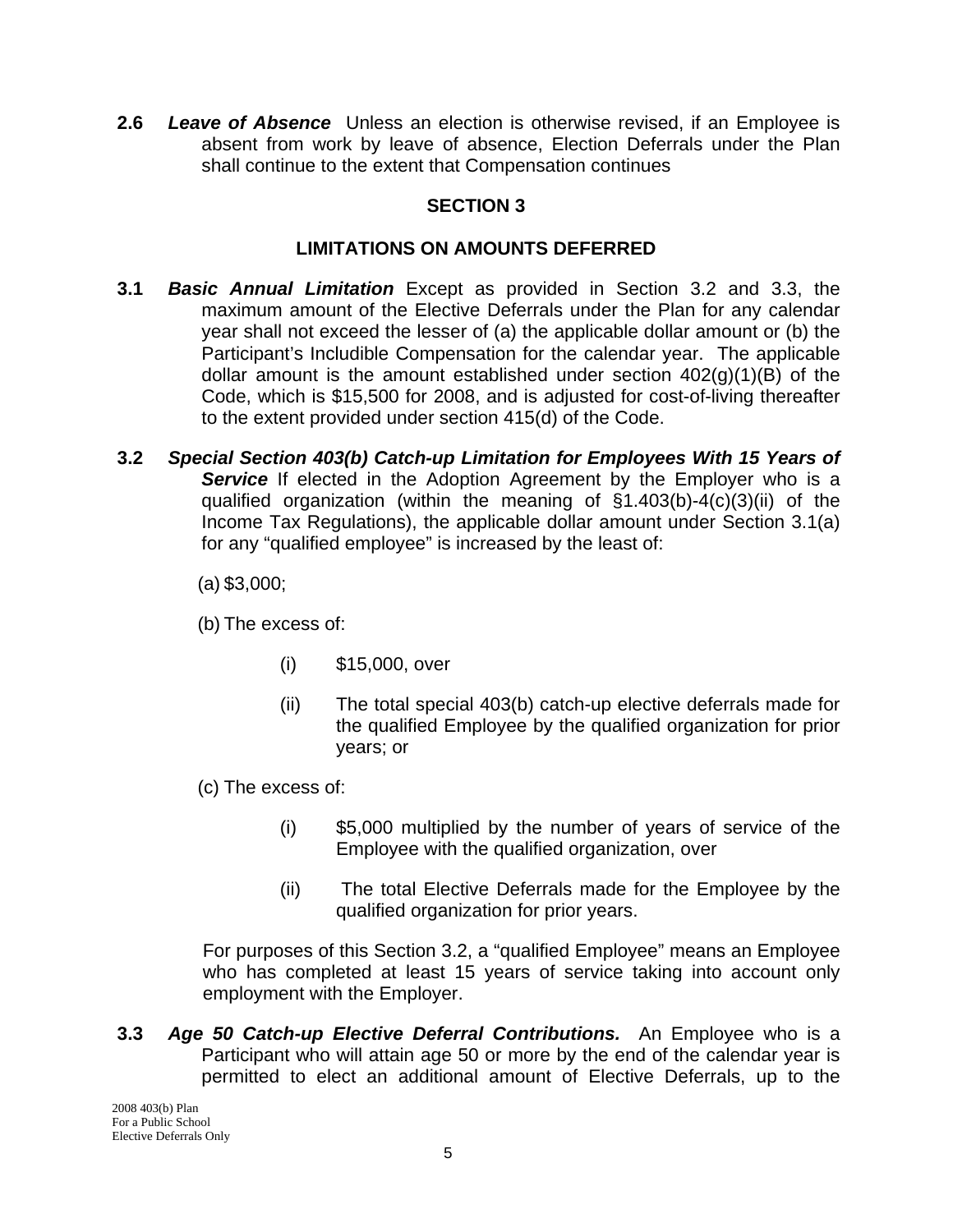maximum age 50 catch-up Elective Deferrals for the year. The maximum dollar amount of the age 50 catch-up Elective Deferrals for a year is \$5,000 for 2008, and is adjusted thereafter for cost-of-living to the extent provided under the Code.

- **3.4** *Coordination* Amounts in excess of the limitation set forth in Section 3.1 shall be allocated first to the special 403(b) catch-up under Section 3.2, if applicable, and next as an age 50 catch-up contribution under Section 3.3. However, in no event can the amount of the Elective Deferrals for a year be more than the Participant's Compensation for the year.
- **3.5** *Special Rule for a Participant Covered by Another Section 403(b) Plan* For purposes of this Section 3, if the participant is or has been a participant in one or more other plans under section 403(b) of the Code (and any other plan that permits elective deferrals under section 402(g) of the Code), then this Plan and all such other plans shall be considered as one plan for purposes of applying the foregoing limitations of this Section 3. For this purpose, the Administrator shall take into account any other such plan maintained by any Related Employer and shall also take into account any other such plan for which the Administrator receives from the Participant sufficient information concerning his or her participation in such other plan. Notwithstanding the foregoing, another plan maintained by a Related Employer shall be taken into account for purposes of Section 3.2 only if the other plan is a Code section 403(b) plan.
- **3.6** *Correction of Excess Elective Deferrals* If the Elective Deferrals on behalf of a Participant for any calendar year exceeds the limitations described above, or the Elective Deferrals on behalf of a Participant for any calendar year exceeds the limitations described above when combined with other amounts deferred by the Participant under another plan of the Employer under section 403(b) of the Code (and any other plan that permits elective deferrals under section 402(g) of the Code for which the Participant provides information that is accepted by the Administrator), then the Elective Deferral, to the extent in excess of the applicable limitation (adjusted for any income or loss in value, if any, allocable thereto), shall be distributed to the Participant in accordance with Section 402(g) of the Code.
- **3.7** *Protection of Persons Who Serve in a Uniformed Service* An Employee whose employment is interrupted by qualified military service under section 414(u) of the Code or who is on a leave of absence for qualified military service under section 414(u) of the Code may elect to make additional Elective Deferrals upon resumption of employment with the Employer equal to the maximum Elective Deferrals that the Employee could have elected during that period if the Employee's employment with the Employer had continued (at the same level of Compensation) without the interruption or leave, reduced by the Elective Deferrals, if any, actually made for the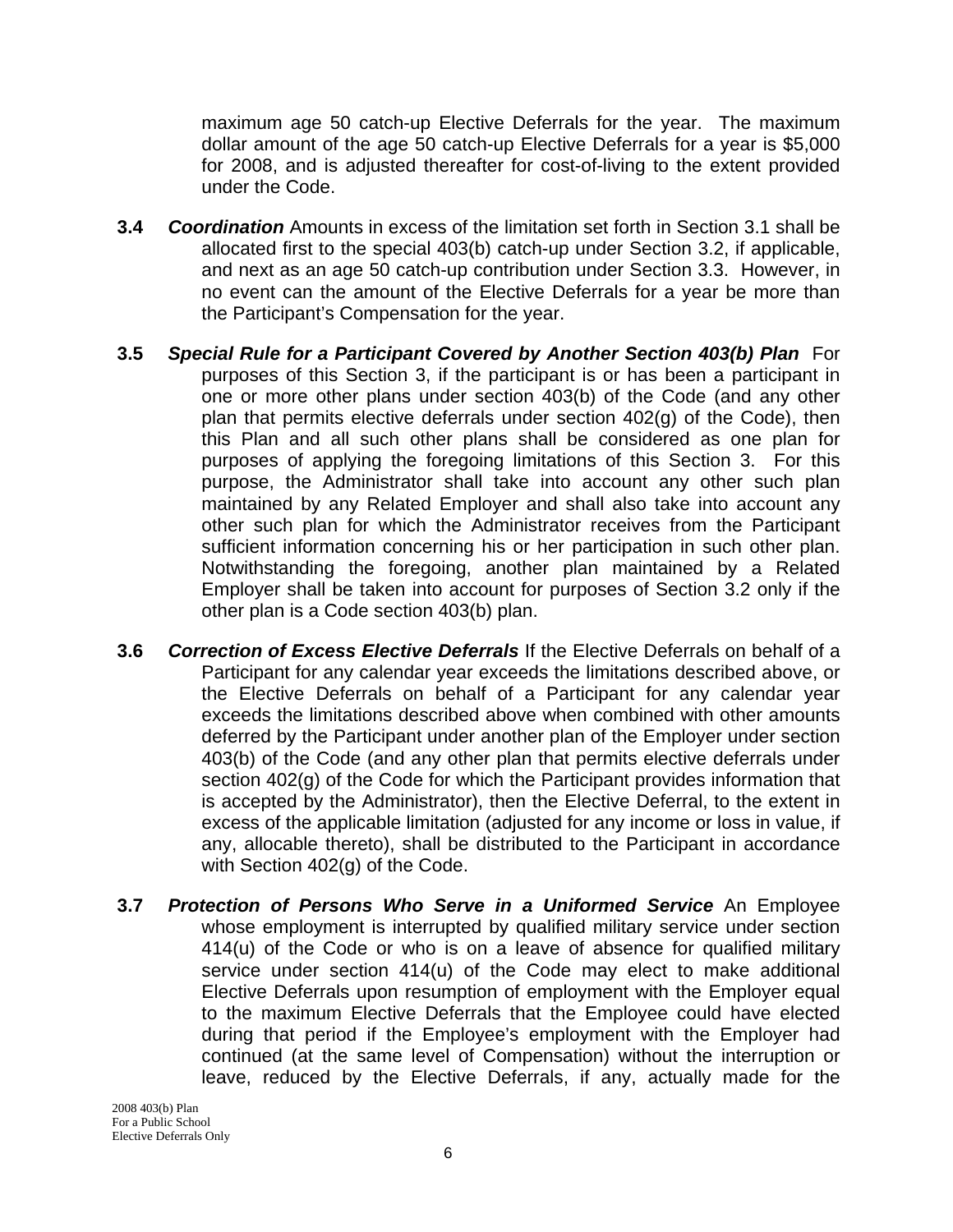Employee during the period of the interruption or leave. Except to the extent provided under section 414(u) of the Code, this right applies for five years following the resumption of employment (or, if sooner, for a period equal to three times the period of the interruption or leave).

#### **SECTION 4**

#### **LOANS**

- **4.1** *Loans* If elected by the Employer in the Adoption Agreement, loans shall be permitted under the Plan to the extent permitted by the Individual Agreements controlling the Account assets from which the loan is made and by which the loan will be secured.
- **4.2** *Information Coordination Concerning Loans* Each Vendor is responsible for all information reporting and tax withholding required by applicable federal and state law in connection with distributions and loans. To minimize the instances in which Participants have taxable income as a result of loans from the Plan, the Administrator shall take such steps as may be appropriate to coordinate the limitations on loans set forth in Section 4.3, including the collection of information from Vendors, and transmission of information requested by any Vendor, concerning the outstanding balance of any loans made to a Participant under the Plan or any other plan of the Employer. The Administrator shall also take such steps as may be appropriate to collect information from Vendors and transmit such information to any Vendor, concerning any failure by a Participant to repay timely any loans made to a Participant under the Plan or any other plan of the Employer.
- **4.3** *Maximum Loan Amount* No loan to a Participant under the Plan may exceed the lesser of:
	- (a) \$50,000, reduced by the greater of (i) the outstanding balance on any loan from the Plan to the Participant on the date the loan is made or (ii) the highest outstanding balance on loans from the Plan to the Participant during the one-year period ending on the day before the date the loan is approved by the Administrator (not taking into account any payments made during such one-year period): or
	- (b) one-half of the value of the Participant's vested Account Balance (as of the valuation date immediately preceding the date on which such loan is approved by the Administrator)

For purposes of this Section 4.3, any loan from any other plan maintained by the Employer and any Related Employer shall be treated as if it were a loan made from the Plan, and the Participant's vested interest under any such other plan shall be considered a vested interest under this Plan; provided, however, that the provisions of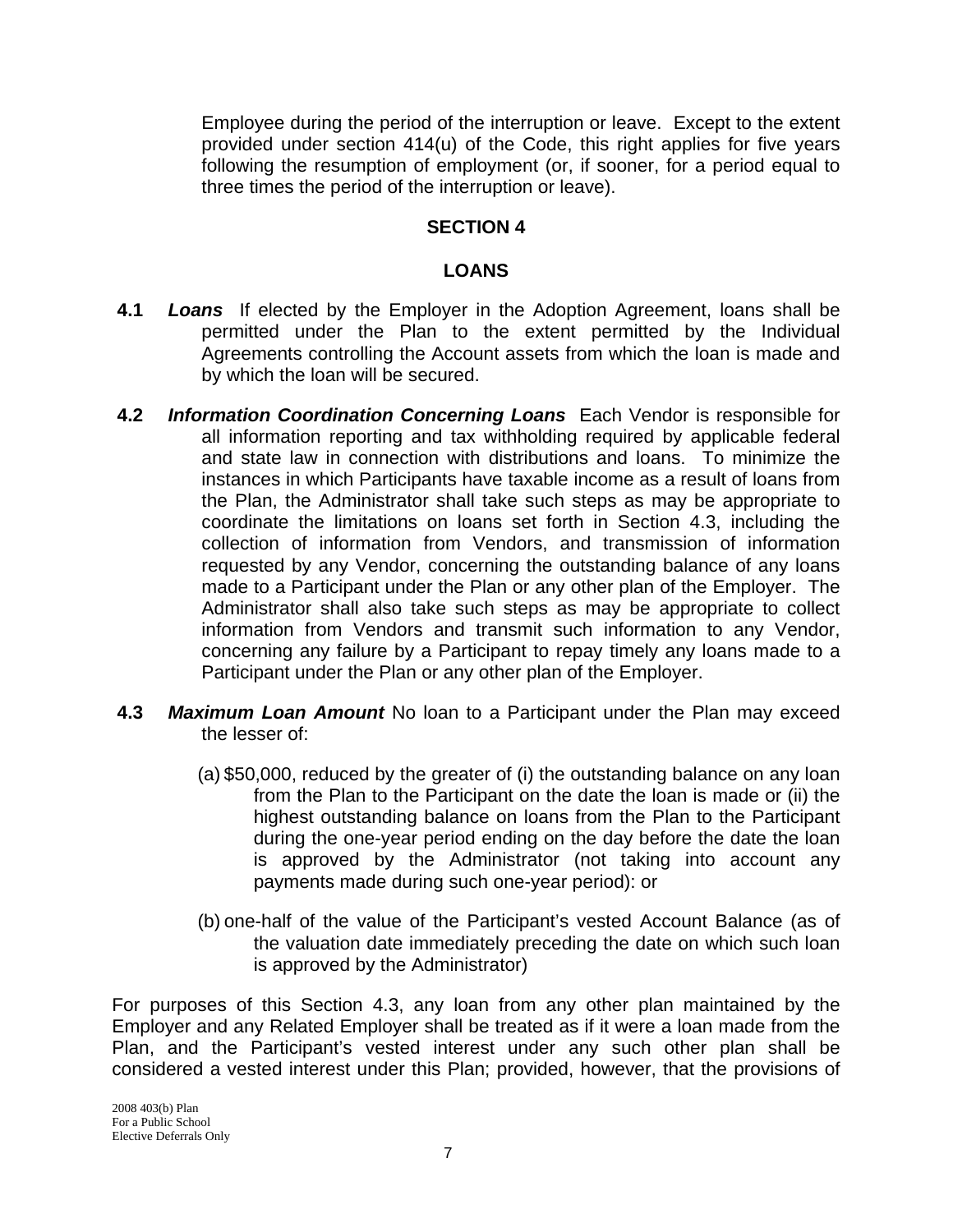this paragraph shall not be applied so as to allow the amount of a loan to exceed the amount that would otherwise be permitted in the absence of this paragraph.

#### **SECTION 5**

#### **BENEFIT DISTIRBUTIONS**

- **5.1** *Benefit Distributions at Severance from Employment or Other Distribution*  **Event** Except as permitted under Section 3.6 (relating to excess Elective Deferrals), Section 5.4 (relating to withdrawals of amounts rolled over into the Plan), Section 5.5 (relating to hardship), or Section 8.3 (relating to termination of the Plan), distributions from a Participant's Account may not be made earlier than the earliest of the date on which the Participant has a Severance from Employment, dies, becomes Disabled, or attains age 59 ½. Distributions shall otherwise be made in accordance with the terms of the Individual Agreements. Notwithstanding the foregoing, amounts held as of the close of the taxable year beginning before January 1, 1989 that can be appropriately identified by the Vendor as such are subject to special rules of distributions (which does not apply to earnings thereon) under the Income Tax Regulations.
- **5.2** *Small Account Balances* If the terms of the Individual Agreement permit distributions to be made in the form of a lump-sum payment without the consent of the Participant or Beneficiary, such distribution shall be made without such consent so long as the Account Balance does not exceed \$1,000 (determined without regard to any separate account that holds rollover contributions under Section 6.1 pursuant to the requirements of section 401(a)(31)(B) of the Code.
- **5.3** *Minimum Distributions* Each Individual Agreement shall comply with the minimum distribution requirements of section 401(a)(9) of the Code and the regulations thereunder. For purposes of applying the distribution rules of section 401(a)(9) of the Code, each Individual Agreement is treated as an individual retirement account (IRA) and distributions shall be made in accordance with the provisions of § 1.408-8 of the Income Tax Regulations, except as provided in § 1.403(b)-6(e) of the Income Tax Regulations.
- **5.4** *In-Service Distributions From Rollover Account* If a Participant has a separate account attributable to rollover contributions to the plan, to the extent permitted by the applicable Individual Agreement, the Participant may at any time elect to receive a distribution of all or any portion of the amount held in the rollover account.
- **5.5** *Hardship Withdrawals* If elected by the Employer in the Adoption Agreement: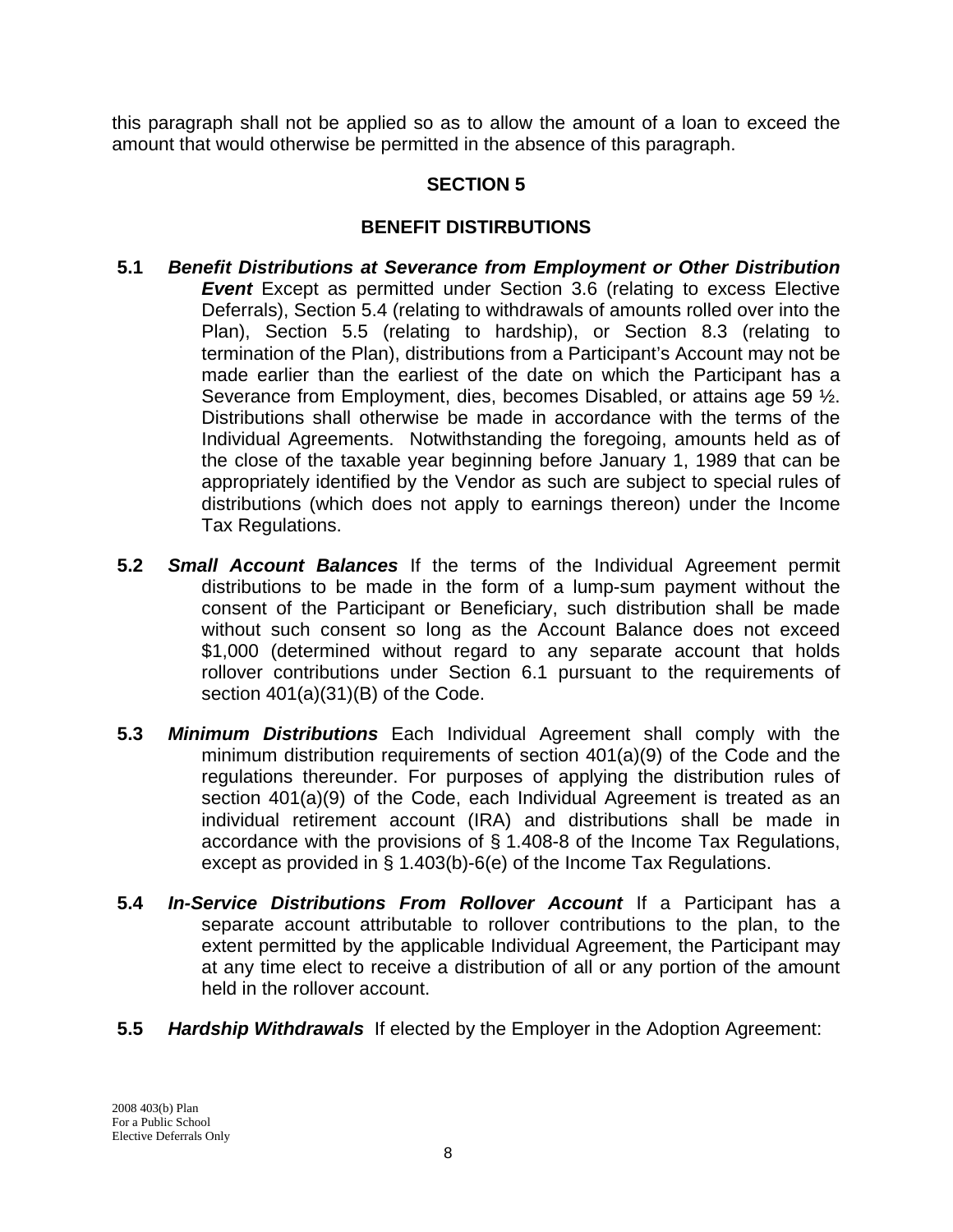- (a) Hardship withdrawals shall be permitted under the Plan to the extent permitted by the Individual Agreements controlling the Account assets to be withdrawn to satisfy the hardship. If applicable under an Individual Agreement, no Elective Deferrals shall be allowed under the Plan during the 6-month period beginning on the date the Participant receives a distribution on account of hardship
- (b) The Individual Agreements shall provide for the exchange of information among the Employer and the Vendors to the extent necessary to implement the Individual Agreements, including, in the case of a hardship withdrawal that is automatically deemed to be necessary to satisfy the Participant's financial need (pursuant to § 1.401(k)- 1(d)(3)(iv)(E) of the Income Tax Regulations), the Vendor notifying the Employer of the withdrawal in order for the Employer to implement the resulting 6-month suspension of the Participant's right to make Elective Deferrals under the Plan. In addition, in the case of a hardship withdrawal that is not automatically deemed to be necessary to satisfy the financial need (pursuant to  $\S$  1.401(k)-1(d)(3)(iii)(B) of the Income Tax Regulations), the Vendor shall obtain information from the Employer or other Vendors to determine the amount of any plan loans and rollover accounts that are available to the Participant under the Plan to satisfy the financial need

#### **5.6** *Rollover Distributions*

- (a) A Participant or the Beneficiary of a deceased Participant (or a Participant's spouse or former spouse who is an alternate payee under a domestic relations order, as defined in section 414(p) of the Code) who is entitled to an eligible rollover distribution may elect to have any portion of an eligible rollover distribution (as defined in section 402(c)(4) of the Code) from the Plan paid directly to an eligible retirement plan (as defined in section 402(c)(8)(B) of the Code) specified by the Participant in a direct rollover. In the case of a distribution to a Beneficiary who at the time of the Participant's death was neither the spouse of the Participant nor the spouse or former spouse of the Participant who is an alternate payee under a domestic relations order, a direct rollover is payable only to an individual retirement account or individual retirement annuity (IRA) that has been established on behalf of the Beneficiary as an inherited IRA (within the meaning of section 408(d)(3)(C) of the Code
- (b) Each Vendor shall be separately responsible for providing, within a reasonable time period before making an initial eligible rollover distribution, an explanation to the Participant of his or her right to elect a direct rollover and the income tax withholding consequences of not electing a direct rollover.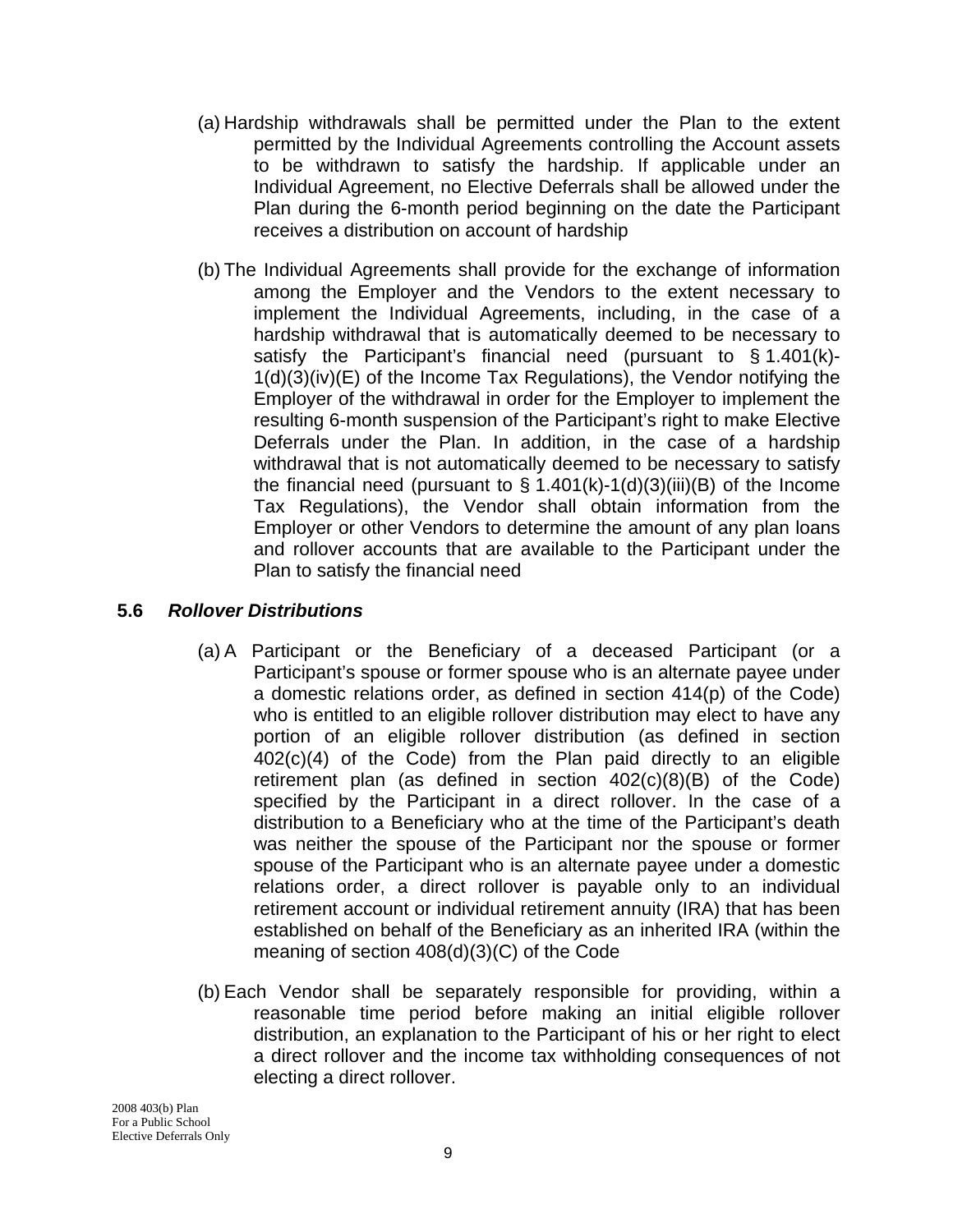- (c) A Participant or a Beneficiary who is a spouse of the Participant may elect to roll over amounts of eligible rollover distribution directly to a Roth IRA pursuant to Section 408A of the Code.
- **5.7** *Death Benefit* In the case of a Participant who dies while performing Qualified Military Service under Code § 414(u), the Beneficiaries of the Participant shall, to the extent required by Code §  $401(a)(37)$ , be entitled to any additional benefits (other than benefit accruals relating to the period of qualified military service) that would be provided under the Plan had the Participant resumed and then terminated employment on account of death.

#### **ROLLOVERS TO THE PLAN AND TRANSFERS**

#### **6.1** *Eligible Rollover Contributions to the Plan*

- (a) *Eligible Rollover Contributions* To the extent provided in the Individual Agreements, an Employee who is a Participant who is entitled to receive an eligible rollover distribution from another eligible retirement plan may request to have all or a portion of the eligible rollover distribution paid to the Plan. Such rollover contributions shall be made in the form of cash only. The Vendor may require such documentation from the distributing plan as it deems necessary to effectuate the rollover in accordance with section 402 of the Code and to confirm that such plan is an eligible retirement plan within the meaning of section 402(c)(8)(B) of the Code. However, in no event does the Plan accept a rollover contribution from a Roth elective deferral account under an applicable retirement plan described in section 402A(e)(1) of the Code or a Roth IRA described in section 408A of the Code.
- (b) *Eligible Rollover Distribution* For purposes of Section 6.1(a), an eligible rollover distribution means any distribution of all or any portion of a Participant's benefit under another eligible retirement plan, except that an eligible rollover distribution does not include (1) a payment if it is part of a series of substantially equal periodic payments made at least annually and that will last for (a) the life of the Participant (or the joint lives of the Participant and the Participant's Beneficiary), (b) the life expectancy of the Participant (or the joint life and last survivor expectancy of the Participant and the Participant's Beneficiary) or (c) any installment payment for period of 10 years or more; (2) any distribution made as a result of an unforeseeable emergency or other distribution which is made upon hardship of the employee, (3) for any other distribution, the portion, if any, of the distribution that is a required minimum distribution under section 401(a)(9) of the Code; (4) corrective distributions of excess contributions under a qualified cash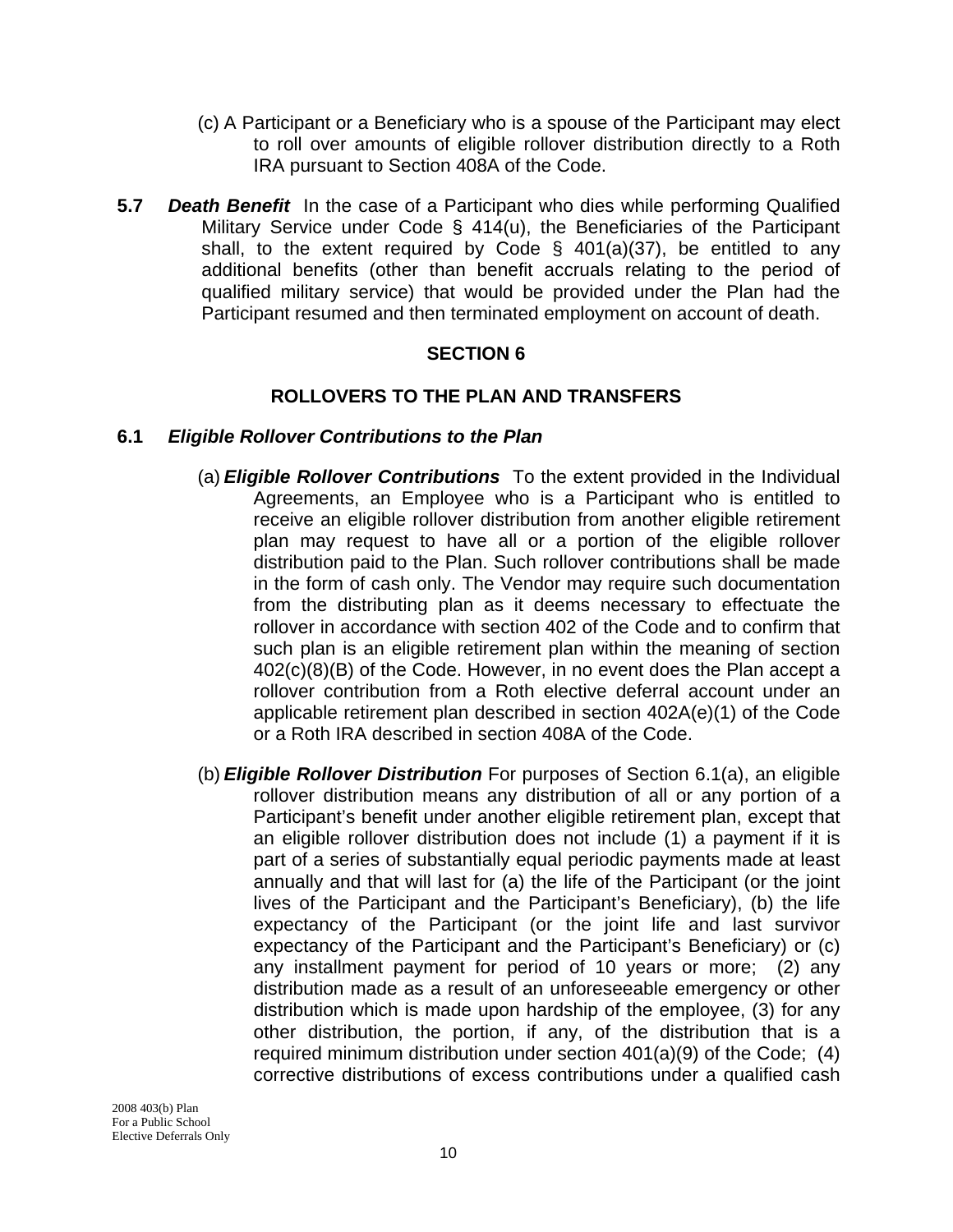or deferred arrangement described in section 1.401(k)-2(b)(2) of the Income Tax Regulations and excess aggregate contributions described in Section 1.401(m)-2(b)(2) of the Income Tax Regulations, together with the income allocable to these distribution; (5) loans that are treated as deemed distributions pursuant to section 72(p) of the Code and (6) similar items designated by the Commissioner in revenue rulings, notices, and other guidance published in the Internal Revenue Bulletin. In addition, an eligible retirement plan means an individual retirement account described in section 408(a) of the Code, an individual retirement annuity described in section 408(b) of the Code, a qualified trust described in section 401(a) of the Code, an annuity plan described in section 403(a) or 403(b) of the Code, or an eligible governmental plan described in section 457(b) of the Code, that accepts the eligible rollover distribution.

(c) *Separate Accounts* The Vendor shall separately account for any eligible rollover distribution paid to the Plan by a Participant.

## **6.2** *Plan-to-Plan Transfers to the Plan*

- (a) At the direction of the Employer, for a class of Employees who are participants or beneficiaries in another plan under section 403(b) of the Code, the Administrator may permit a transfer of assets to the Plan as provided in this Section 6.2. Such a transfer is permitted only if the other plan provides for the direct transfer of each person's entire interest therein to the Plan and the participant is an employee or former employee of the Employer. The Administrator and any Vendor accepting such transferred amounts may require that the transfer be in cash or other property acceptable to it. The Administrator or any Vendor accepting such transferred amounts may require such documentation from the other plan as it deems necessary to effectuate the transfer in accordance with  $\S$  1.403(b)-10(b)(3) of the Income Tax Regulations and to confirm that the other plan is a plan that satisfies section 403(b) of the Code.
- (b) The amount so transferred shall be credited to the Participant's Account Balance, so that the Participant or Beneficiary whose assets are being transferred has an accumulated benefit immediately after the transfer at least equal to the accumulated benefit with respect to that Participant or Beneficiary immediately before the transfer
- (c) To the extent provided in the Individual Agreements holding such transferred amounts, the amount transferred shall be held, accounted for, administered and otherwise treated in the same manner as an Elective Deferral by the Participant under the Plan, except that (1) the Individual Agreement which holds any amount transferred to the Plan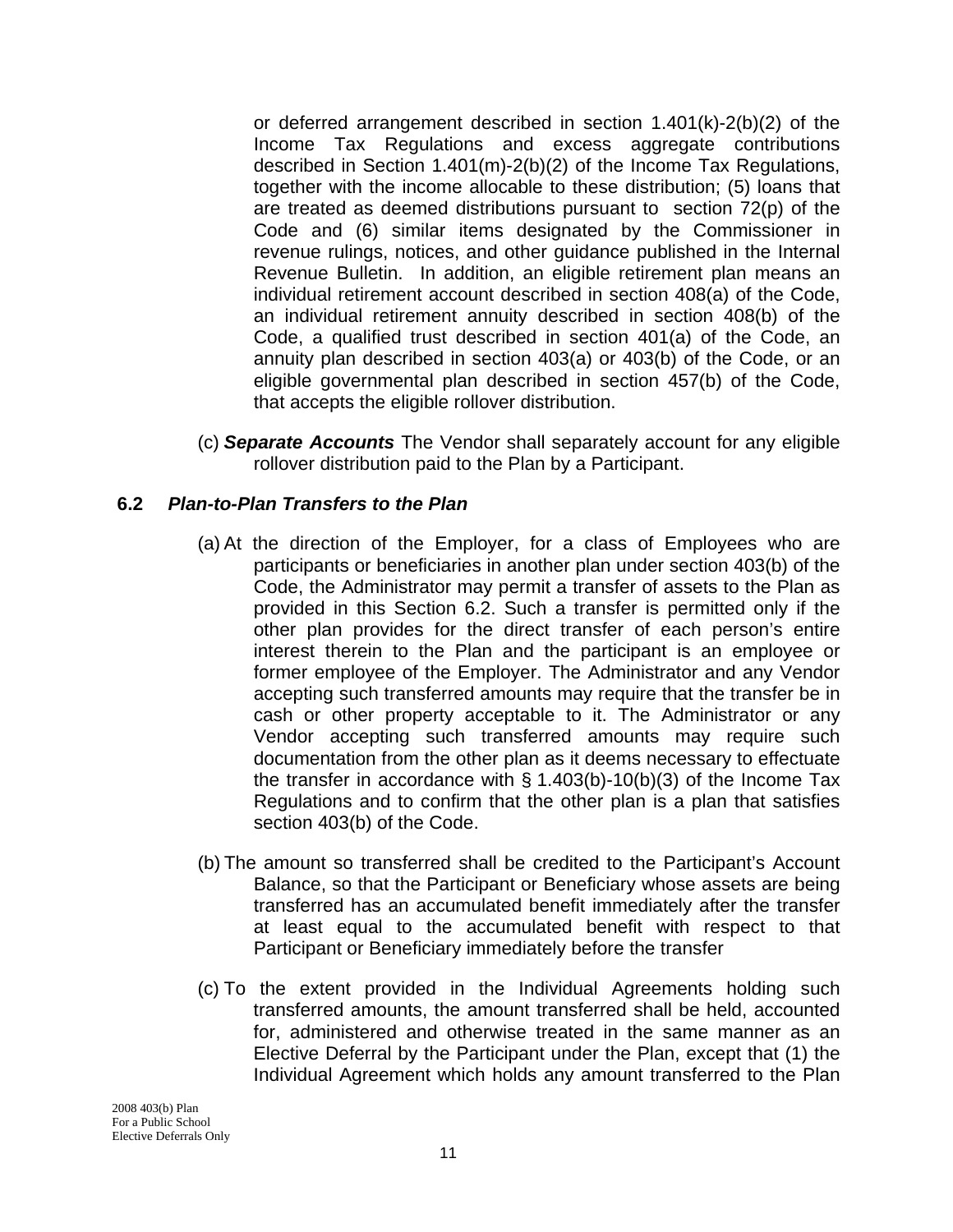must provide that, to the extent any amount transferred is subject to any distribution restrictions required under section 403(b) of the Code, the Individual Agreement must impose restrictions on distributions to the Participant or Beneficiary whose assets are being transferred that are not less stringent than those imposed on the transferor plan and (2) the transferred amount shall not be considered an Elective Deferral under the Plan in determining the maximum deferral under Section 3.

#### **6.3** *Plan-to-Plan Transfers from the Plan*

- (a) At the direction of the Employer, the Administrator may permit a class of Participants and Beneficiaries to elect to have all or any portion of their Account Balance transferred to another plan that satisfies section 403(b) of the Code in accordance with § 1.403(b)-10(b)(3) of the Income Tax Regulations. A transfer is permitted under this Section 6.3(a) only if the Participants or Beneficiaries are employees or former employees of the employer (or the business of the employer) under the receiving plan and the other plan provides for the acceptance of planto-plan transfers with respect to the Participants and Beneficiaries and for each Participant and Beneficiary to have an amount deferred under the other plan immediately after the transfer at least equal to the amount transferred.
- (b) The other plan must provide that, to the extent any amount transferred is subject to any distribution restrictions required under section 403(b) of the Code, the other plan shall impose restrictions on distributions to the Participant or Beneficiary whose assets are transferred that are not less stringent than those imposed under the Plan. In addition, if the transfer does not constitute a complete transfer of the Participant's or Beneficiary's interest in the Plan, the other plan shall treat the amount transferred as a continuation of a pro rata portion of the Participant's or Beneficiary's interest in the transferor plan (*e.g.*, a pro rata portion of the Participant's or Beneficiary's interest in any after-tax employee contributions).
- (c) Upon the transfer of assets under this Section 6.3, the Plan's liability to pay benefits to the Participant or Beneficiary under this Plan shall be discharged to the extent of the amount so transferred for the Participant or Beneficiary. The Administrator may require such documentation from the receiving plan as it deems appropriate or necessary to comply with this Section 6.3 (for example, to confirm that the receiving plan satisfies section 403(b) of the Code and to assure that the transfer is permitted under the receiving plan) or to effectuate the transfer pursuant to  $\S$  1.403(b)-10(b)(3) of the Income Tax Regulations.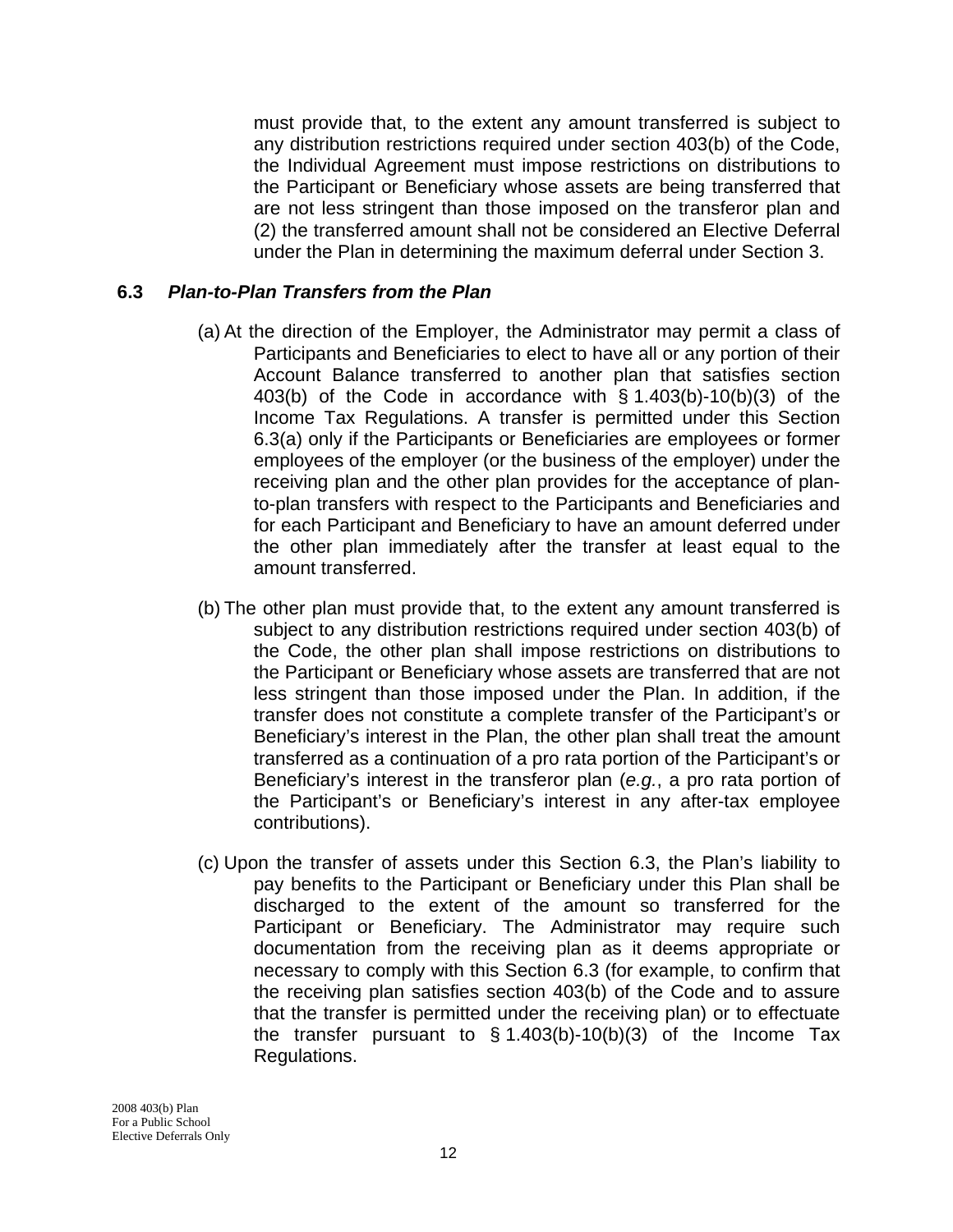- **6.4** *Contract and Custodial Account Exchanges* If elected by the Employer in the Adoption Agreement:
	- (a) A Participant or Beneficiary is permitted to change the investment of his or her Account Balance among Vendors under the Plan, subject to the terms of the Individual Agreements. However, an investment change that includes an investment with a Vendor that is not eligible to receive contributions under Section 2 (referred to below as an exchange) is not permitted unless the conditions in paragraphs (b) through (d) of this Section 6.4 are satisfied.
	- (b) The Participant or Beneficiary must have an Account Balance immediately after the exchange that is at least equal to the Account Balance of that Participant or Beneficiary immediately before the exchange (taking into account the Account Balance of that Participant or Beneficiary under both section 403(b) contracts or custodial accounts immediately before the exchange).
	- (c) The Individual Agreement with the receiving Vendor has distribution restrictions with respect to the Participant that are not less stringent than those imposed on the investment being exchanged
	- (d) The Employer enters into an agreement with the receiving Vendor for the other contract or custodial account under which the Employer and the Vendor will from time to time in the future provide each other with the following information:
		- (i) Information necessary for the resulting contract or custodial account, or any other contract or custodial accounts to which contributions have been made by the Employer, to satisfy section 403(b) of the Code, including the following: (i) the Employer providing information as to whether the Participant's employment with the Employer is continuing, and notifying the Vendor when the Participant has had a Severance from Employment (for purposes of the distribution restrictions in Section 5.1); (ii) the Vendor notifying the Employer of any hardship withdrawal under Section 5.5 if the withdrawal results in a 6-month suspension of the Participant's right to make Elective Deferrals under the Plan; and (iii) the Vendor providing information to the Employer or other Vendors concerning the Participant's or Beneficiary's section 403(b) contracts or custodial accounts or qualified employer plan benefits (to enable a Vendor to determine the amount of any plan loans and any rollover accounts that are available to the Participant under the Plan in order to satisfy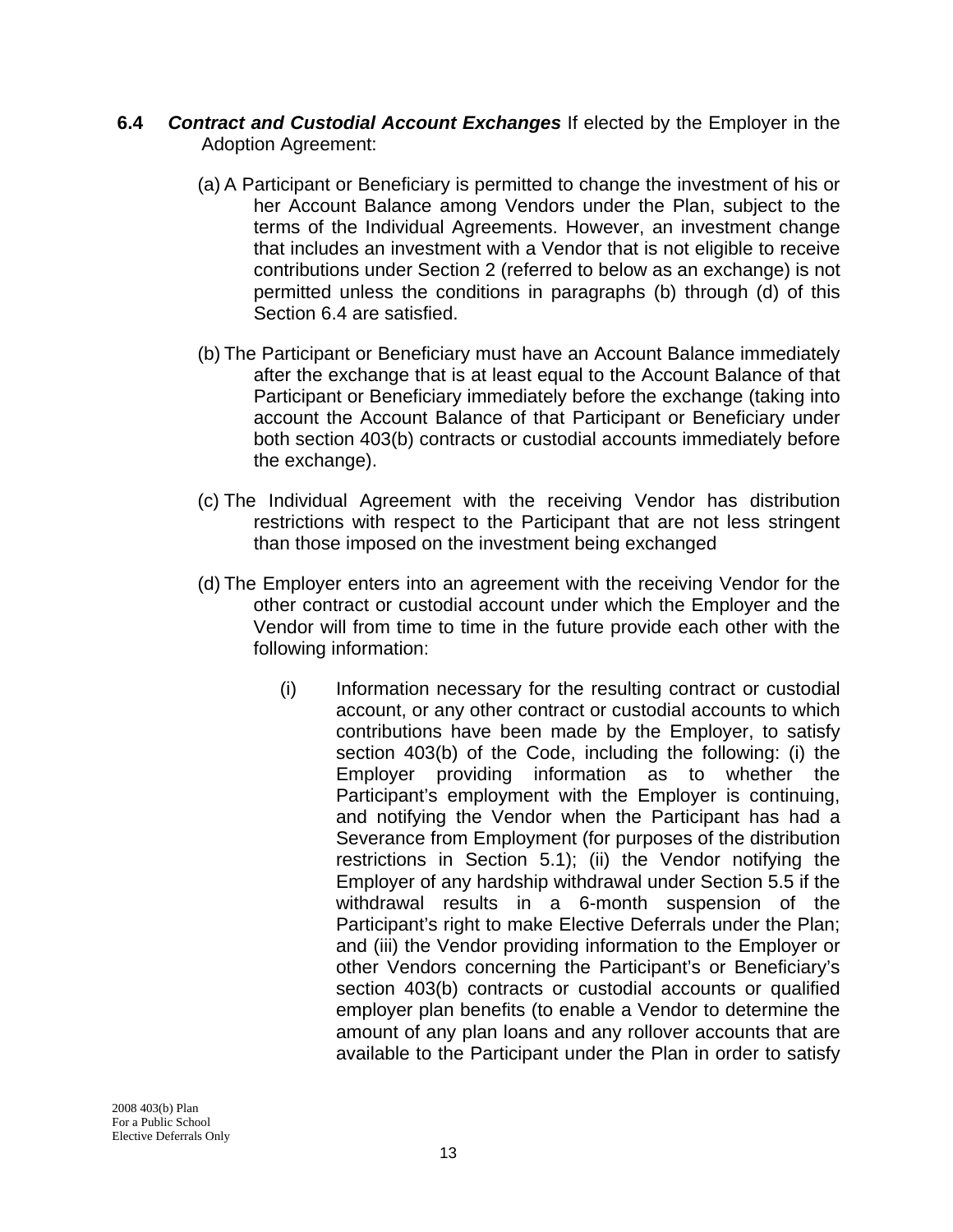the financial need under the hardship withdrawal rules of Section 5.5); and

- (ii) Information necessary in order for the resulting contract or custodial account and any other contract or custodial account to which contributions have been made for the Participant by the Employer to satisfy other tax requirements, including the following: (i) the amount of any plan loan that is outstanding to the Participant in order for a Vendor to determine whether an additional plan loan satisfies the loan limitations of Section 4.3, so that any such additional loan is not a deemed distribution under section 72(p)(1); and (ii) information concerning the Participant's or Beneficiary's after-tax employee contributions in order for a Vendor to determine the extent to which a distribution is includible in gross income.
- (e) If any Vendor ceases to be eligible to receive Elective Deferrals under the Plan, the Employer will enter into an information sharing agreement as described in Section 6.4(d) to the extent the Employer's contract with the Vendor does not provide for the exchange of information described in Section 6.4(d)(1) and (2).

## **6.5** *Permissive Service Credit Transfers*

- (a) If elected in the Adoption Agreement, a Participant is also a participant in a tax-qualified defined benefit governmental plan (as defined in section 414(d) of the Code) that provides for the acceptance of plan-to-plan transfers with respect to the Participant, then the Participant may elect to have any portion of the Participant's Account Balance transferred to the defined benefit governmental plan. A transfer under this Section 6.5(a) may be made before the Participant has had a Severance from Employment.
- (b) A transfer may be made under Section 6.5(a) only if the transfer is either for the purchase of permissive service credit (as defined in section 415(n)(3)(A) of the Code) under the receiving defined benefit governmental plan or a repayment to which section 415 of the Code does not apply by reason of section 415(k)(3) of the Code.
- (c) In addition, if a plan-to-plan transfer does not constitute a complete transfer of the Participant's or Beneficiary's interest in the transferor plan, the Plan shall treat the amount transferred as a continuation of a pro rata portion of the Participant's or Beneficiary's interest in the transferor plan (*e.g.*, a pro rata portion of the Participant's or Beneficiary's interest in any after-tax employee contributions).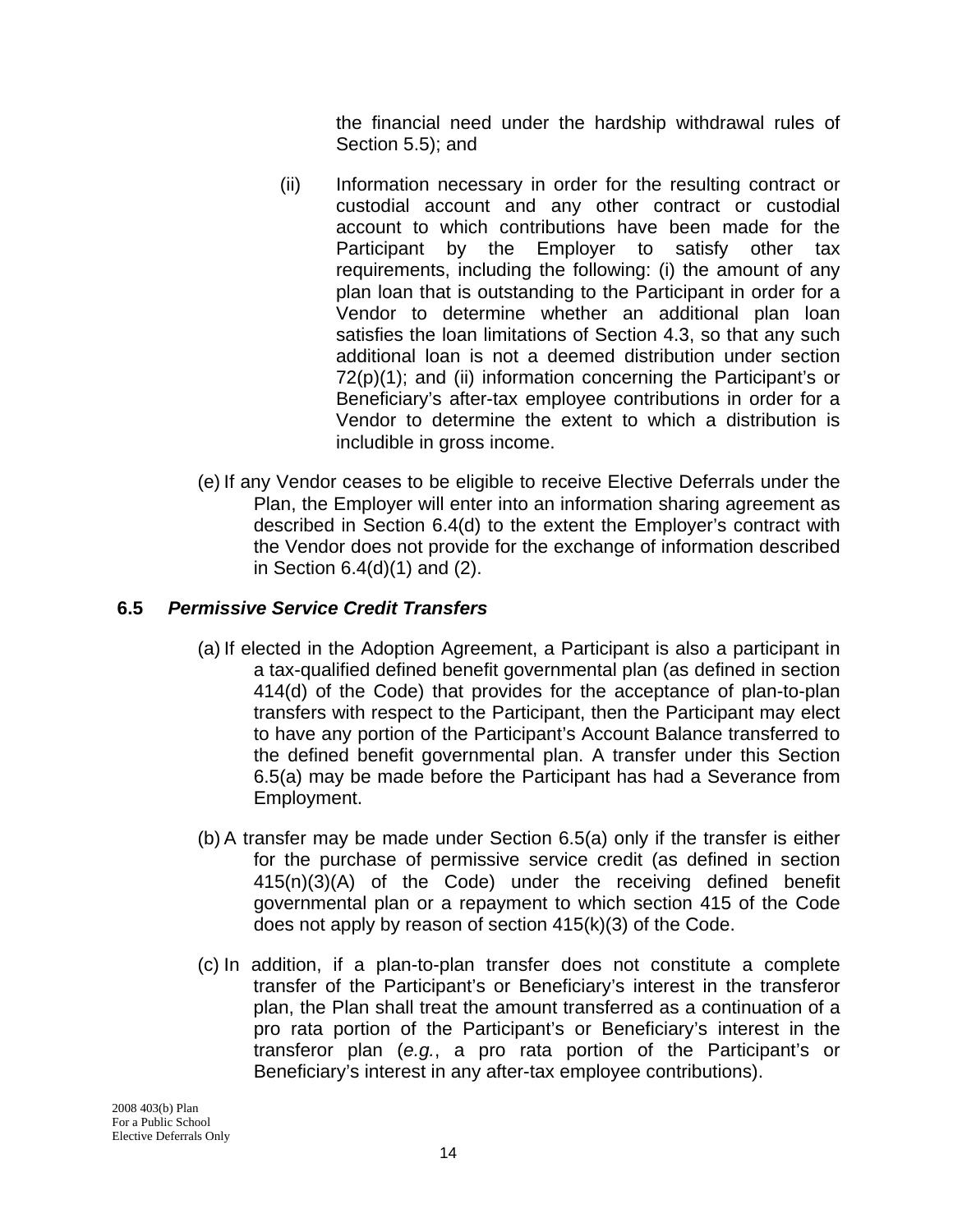#### **INVESTMENT OF CONTRIBUTIONS**

- **7.1** *Manner of Investment* All Elective Deferrals or other amounts contributed to the Plan, all property and rights purchased with such amounts under the Funding Vehicles, and all income attributable to such amounts, property, or rights shall be held and invested in one or more Annuity Contracts or Custodial Accounts. Each Custodial Account shall provide for it to be impossible, prior to the satisfaction of all liabilities with respect to Participants and their Beneficiaries, for any part of the assets and income of the Custodial Account to be used for, or diverted to, purposes other than for the exclusive benefit of Participants and their Beneficiaries.
- **7.2** *Investment of Contributions* Each Participant or Beneficiary shall direct the investment of his or her Account among the investment options available under the Annuity Contract or Custodial Account in accordance with the terms of the Individual Agreements. Transfers among Annuity Contracts and Custodial Accounts may be made to the extent provided in Section 6.4 of the Plan, the Individual Agreements and permitted under applicable Income Tax Regulations.
- **7.3** *Current and Former Vendors* The Administrator shall maintain a list of all Vendors under the Plan. Such list is hereby incorporated as part of the Plan. Each Vendor and the Administrator shall exchange such information as may be necessary to satisfy section 403(b) of the Code or other requirements of applicable law. In the case of a Vendor which is not eligible to receive Elective Deferrals under the Plan (including a Vendor which has ceased to be a Vendor eligible to receive Elective Deferrals under the Plan and a Vendor holding assets under the Plan in accordance with Section 6.2 or 6.4), the Employer shall keep the Vendor informed of the name and contact information of the Administrator in order to coordinate information necessary to satisfy section 403(b) of the Code or other requirements of applicable law.

#### **SECTION 8**

#### **AMENDMENT AND PLAN TERMINATION**

- **8.1** *Termination of Contributions* The Employer has adopted the Plan with the intention and expectation that contributions will be continued indefinitely. However, the Employer has no obligation or liability whatsoever to maintain the Plan for any length of time and may discontinue contributions under the Plan at any time without any liability hereunder for any such discontinuance.
- **8.2** *Amendment and Termination* The Employer reserves the authority to amend or terminate this Plan at any time.

2008 403(b) Plan For a Public School Elective Deferrals Only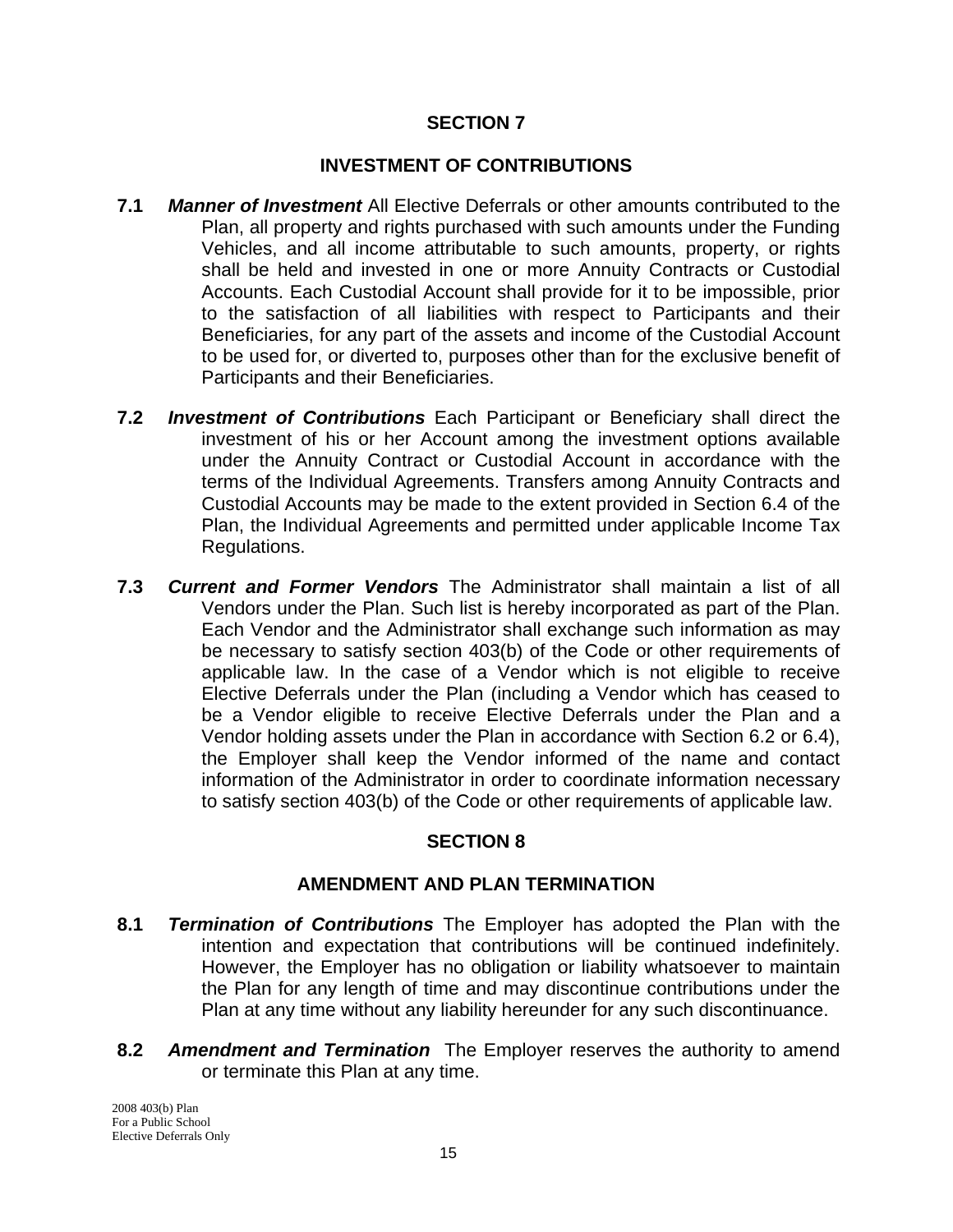**8.3** *Distribution upon Termination of the Plan* The Employer may provide that, in connection with a termination of the Plan and subject to any restrictions contained in the Individual Agreements, all Accounts will be distributed, provided that the Employer and any Related Employer on the date of termination do not make contributions to an alternative section 403(b) contract that is not part of the Plan during the period beginning on the date of plan termination and ending 12 months after the distribution of all assets from the Plan, except as permitted by the Income Tax Regulations.

#### **SECTION 9**

#### **MISCELLANEOUS**

- **9.1** *Non-Assignability* Except as provided in Section 9.2 and 9.3, the interests of each Participant or Beneficiary under the Plan are not subject to the claims of the Participant's or Beneficiary's creditors; and neither the Participant nor any Beneficiary shall have any right to sell, assign, transfer, or otherwise convey the right to receive any payments hereunder or any interest under the Plan, which payments and interest are expressly declared to be non-assignable and non-transferable.
- **9.2** *Domestic Relation Orders* Notwithstanding Section 9.1, if a judgment, decree or order (including approval of a property settlement agreement) that relates to the provision of child support, alimony payments, or the marital property rights of a spouse or former spouse, child, or other dependent of a Participant is made pursuant to the domestic relations law of any State ("domestic relations order"), then the amount of the Participant's Account Balance shall be paid in the manner and to the person or persons so directed in the domestic relations order. Such payment shall be made without regard to whether the Participant is eligible for a distribution of benefits under the Plan. The Administrator shall establish reasonable procedures for determining the status of any such decree or order and for effectuating distribution pursuant to the domestic relations order.
- **9.3** *IRS Levy* Notwithstanding Section 9.1, the Administrator may pay from a Participant's or Beneficiary's Account Balance the amount that the Administrator finds is lawfully demanded under a levy issued by the Internal Revenue Service with respect to that Participant or Beneficiary or is sought to be collected by the United States Government under a judgment resulting from an unpaid tax assessment against the Participant or Beneficiary.
- **9.4** *Tax Withholding* Contributions to the Plan are subject to applicable employment taxes (including, if applicable, Federal Insurance Contributions Act (FICA) taxes with respect to Elective Deferrals, which constitute wages under section 3121 of the Code). Any benefit payment made under the Plan is subject to applicable income tax withholding requirements (including section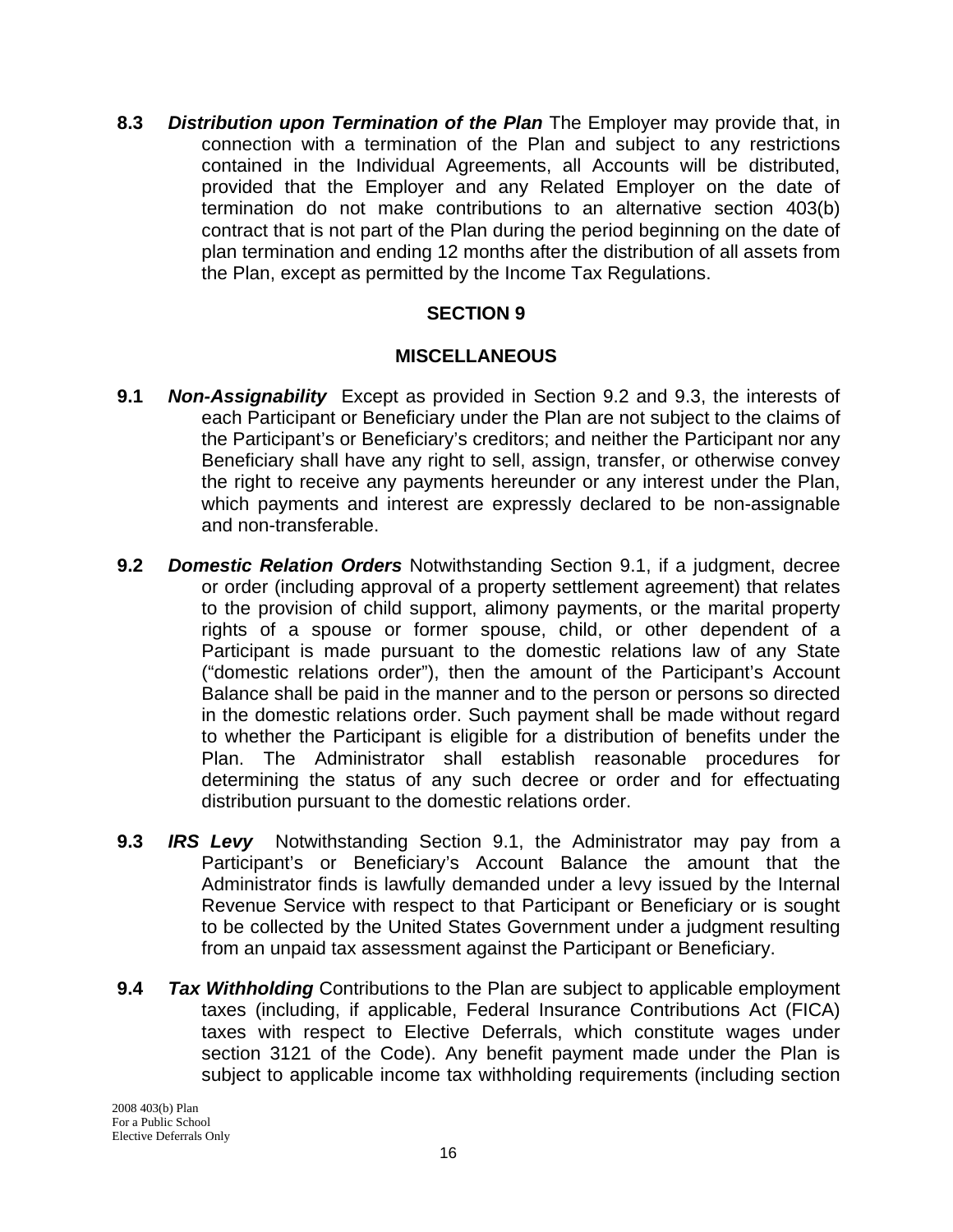3401 of the Code and the Treasury Regulations thereunder). A payee shall provide such information as the Administrator may need to satisfy income tax withholding obligations, and any other information that may be required by guidance issued under the Code.

- **9.5** *Payments to Minors and Incompetents* If a Participant or Beneficiary entitled to receive any benefits hereunder is a minor or is adjudged to be legally incapable of giving valid receipt and discharge for such benefits, or is deemed so by the Administrator, benefits will be paid to such person as the Administrator may designate for the benefit of such Participant or Beneficiary. Such payments shall be considered a payment to such Participant or Beneficiary and shall, to the extent made, be deemed a complete discharge of any liability for such payments under the Plan.
- **9.6** *Mistaken Contributions* If any contribution (or any portion of a contribution) is made to the Plan by a good faith mistake of fact, then within one year after the payment of the contribution, and upon receipt in good order of a proper request approved by the Administrator, the amount of the mistaken contribution (adjusted for any income or loss in value, if any, allocable thereto) shall be returned directly to the Participant or, to the extent required or permitted by the Administrator, to the Employer.
- **9.7** *Procedure When Distributee Cannot Be Located* The Administrator shall make all reasonable attempts to determine the identity and address of a Participant or a Participant's Beneficiary entitled to benefits under the Plan. For this purpose, a reasonable attempt means (a) the mailing by certified mail of a notice to the last known address shown on the Employer's or the Administrator's records, (b) notification sent to the Social Security Administration or the Pension Benefit Guaranty Corporation (under their program to identify payees under retirement plans), and (c) the payee has not responded within 6 months. If the Administrator is unable to locate such a person entitled to benefits hereunder, or if there has been no claim made for such benefits, the funding vehicle shall continue to hold the benefits due such person.
- **9.8** *Incorporation of Individual Agreements* The Plan, together with the Individual Agreements, is intended to satisfy the requirements of section 403(b) of the Code and the Income Tax Regulations thereunder. Terms and conditions of the Individual Agreements are hereby incorporated by reference into the Plan, excluding those terms that are inconsistent with the Plan or section 403(b) of the Code.
- **9.9** *Governing Law* The Plan will be construed, administered and enforced according to the Code and the laws of the State in which the Employer has its principal place of business.